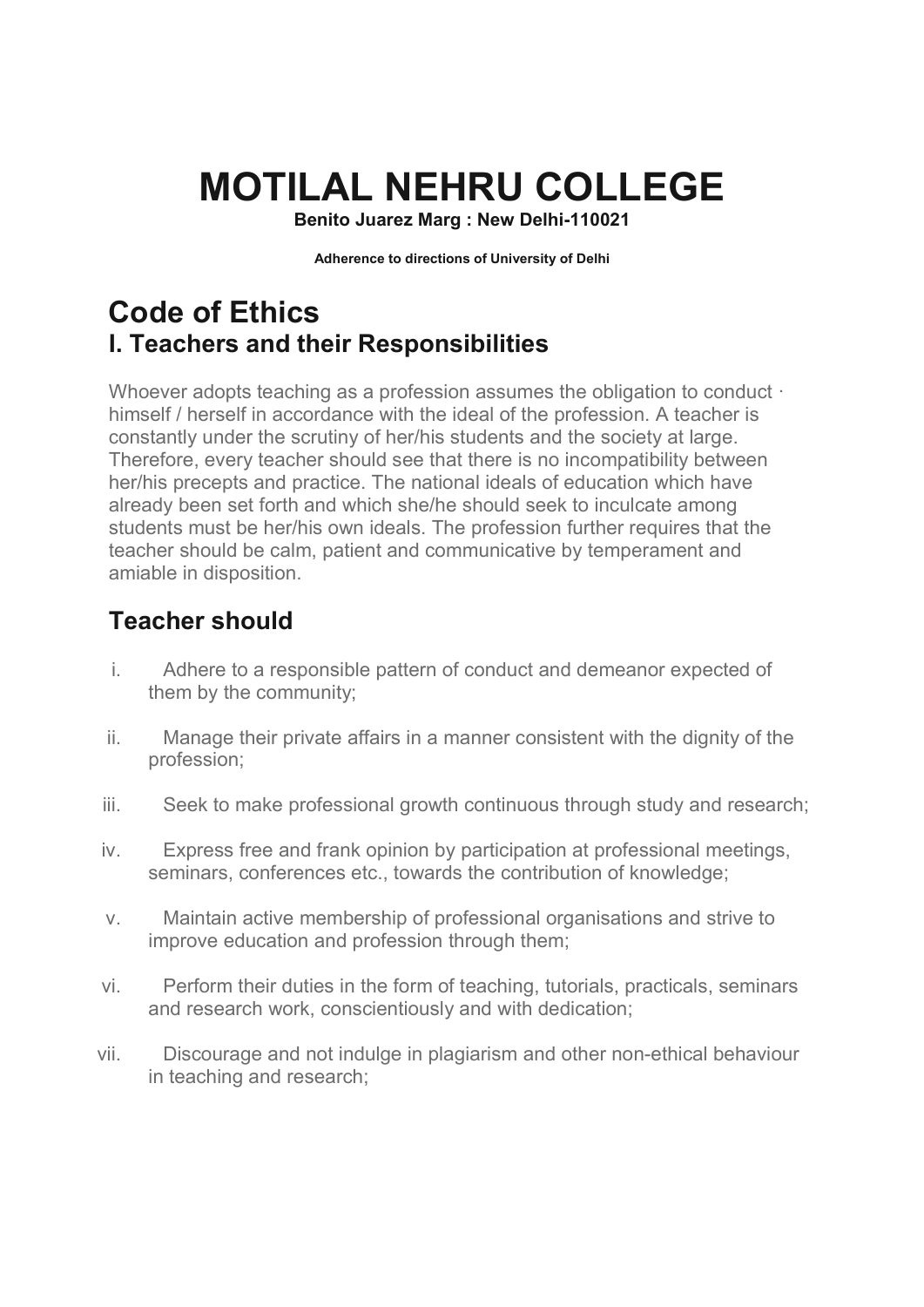- viii. Abide by the Act, Statute and Ordinance of the University and to respect its ideals, vision, mission, cultural practices and tradition;
- ix. Co-operate and assist in carrying out the functions relating to the educational responsibilities of the college and the university, such as: assisting in appraising applications for admission, advising and counselling students as well as assisting the conduct of university and college examinations, including supervision, invigilation and evaluation; and
- x. Participate in extension, co-curricular and extra-curricular activities, including the community service.

# **II. Teachers and Students**

# **Teachers should:**

- i. Respect the rights and dignity of the student in expressing her/his opinion;
- ii. Deal justly and impartially with students regardless of their religion, caste, gender, political, economic, social and physical characteristics;
- iii. Recognise the difference in aptitude and capabilities among students and strive to meet their individual needs;
- iv. Encourage students to improve their attainments, develop their personalities and at the same time contribute to community welfare;
- v. Inculcate among students scientific temper, spirit of inquiry and ideals of democracy, patriotism, social justice, environmental protection and peace;
- vi. Treat the students with dignity and not behave in a vindictive manner towards any of them for any reason;
- vii. Pay attention to only the attainment of the student in the assessment of merit;
- viii. Make themselves available to the students even beyond their class hours and help and guide students without any remuneration or reward;
- ix. Aid students to develop an understanding of our national heritage and national goals; and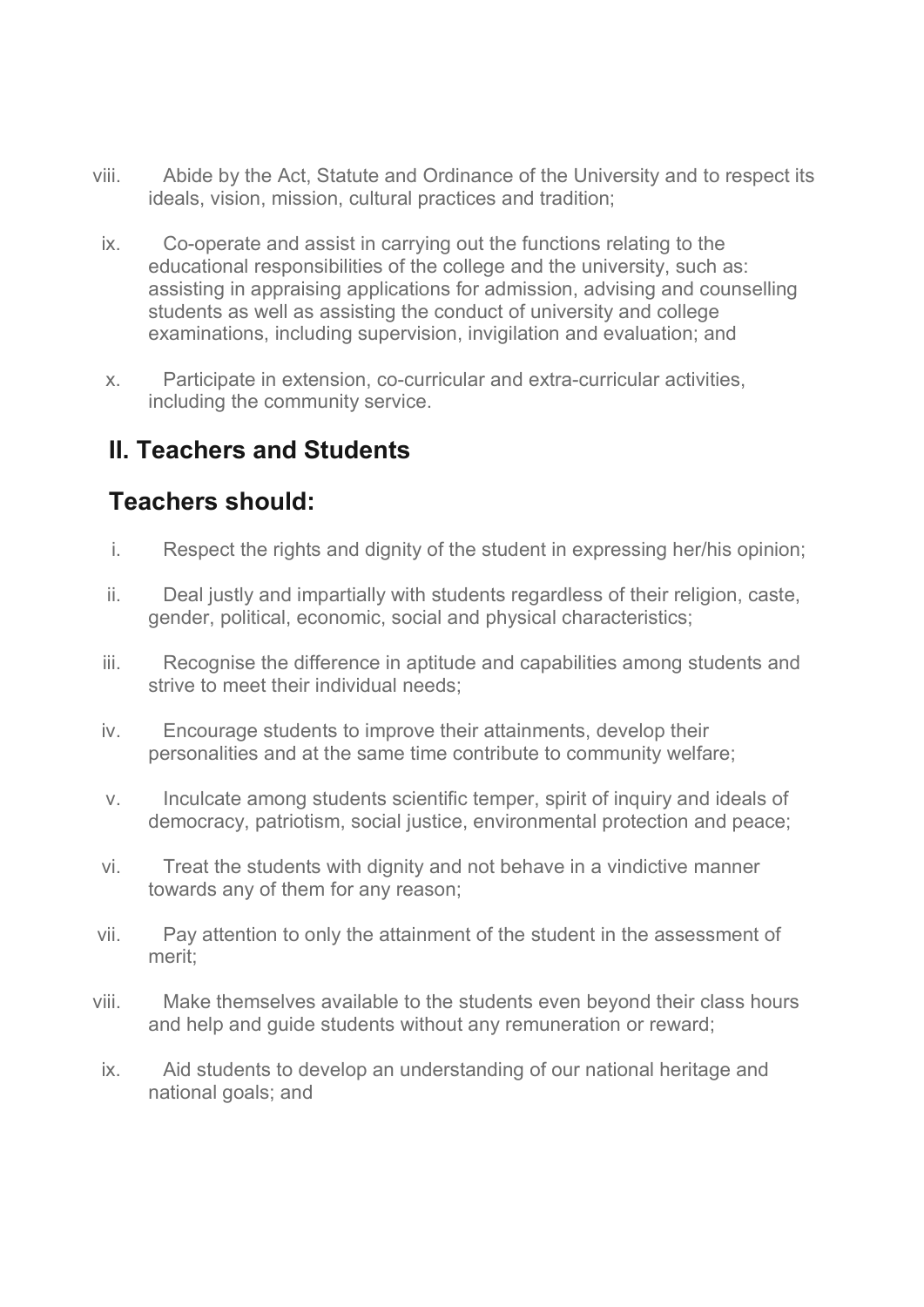x. Refrain from inciting students against other students, colleagues or administration.

# **III. Teachers and Colleagues**

### **Teachers should:**

- i. Treat other members of the profession in the same manner as they themselves wish to be treated;
- ii. Speak respectfully to other teachers and render assistance for professional betterment;
- iii. Refrain from making unsubstantiated allegations against colleagues to higher authorities; and
- iv. Refrain from allowing considerations of caste, creed, religion, race or sex in their professional endeavour.

# **IV. Teachers and Authorities**

#### **Teachers should:**

- i. Discharge their professional responsibilities according to the existing rules and adhere to procedures and methods consistent with their profession in initiating steps through their own institutional bodies and / or professional organisations for change of any such rule detrimental to the professional interest;
- ii. Refrain from undertaking any other employment and commitment, including private tuitions and coaching classes which are likely to interfere with their professional responsibilities;
- iii. Co-operate in the formulation of policies of the institution by accepting various offices and discharge responsibilities which such offices may demand;
- iv. Co-operate through their organisations in the formulation of policies of the other institutions and accept offices;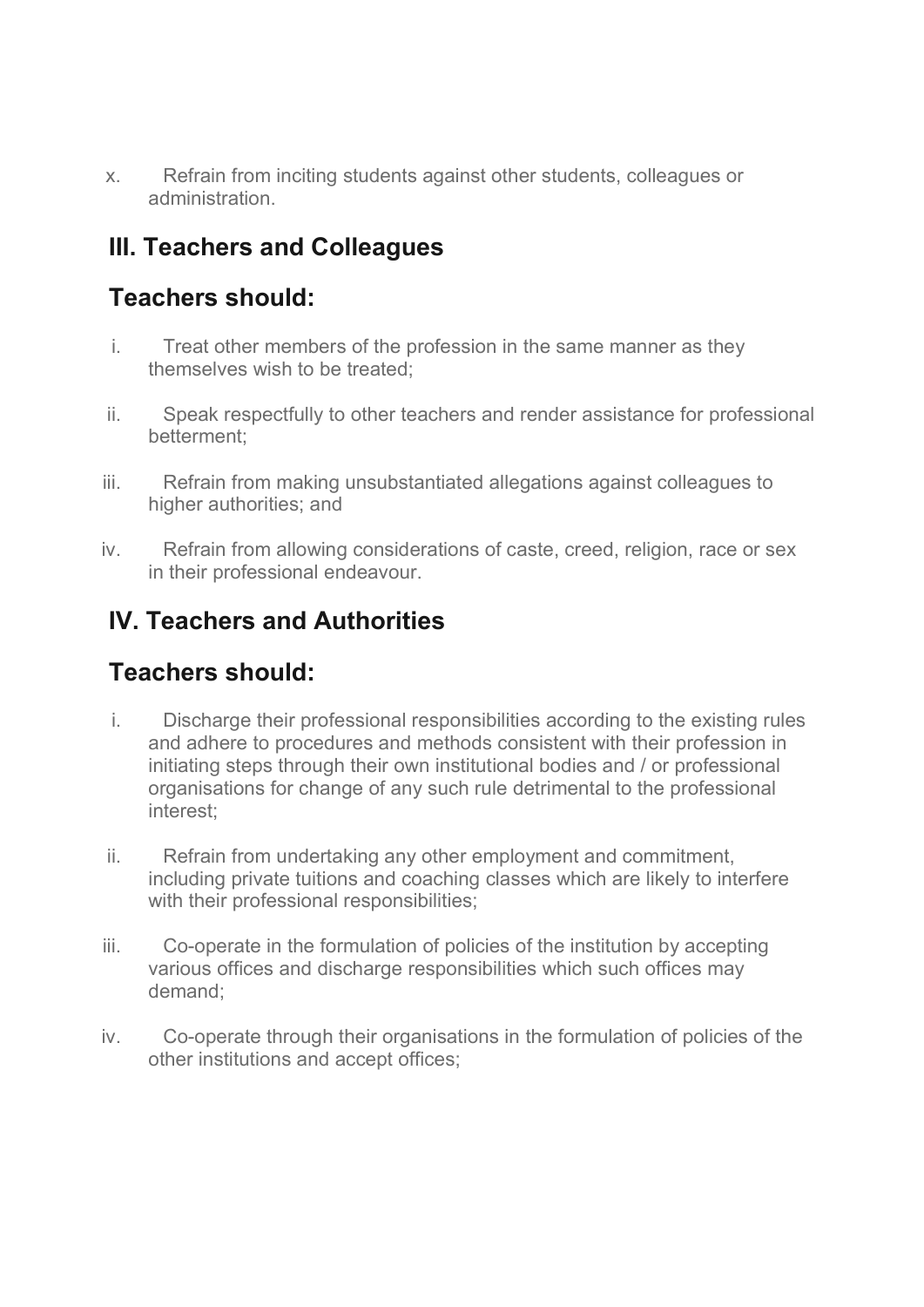- v. Co-operate with the authorities for the betterment of the institutions keeping in view the interest and in conformity with the dignity of the profession;
- vi. Adhere to the terms of contract;
- vii. Give and expect due notice before a change of position takes place; and
- viii. Refrain from availing themselves of leave except on unavoidable grounds and as far as practicable with prior intimation, keeping in view their particular responsibility for completion of academic schedule.

# **V. Teachers and Non-Teaching Staff**

#### **Teachers should:**

- i. Treat the non-teaching staff as colleagues and equal partners in a cooperative undertaking, within every educational institution;
- ii. Help in the functioning of joint-staff councils covering both the teachers and the non-teaching staff.

## **VI. Teachers and Guardians**

#### **Teachers should:**

i. Try to see through teachers' bodies and organisations, that institutions maintain contact with the guardians, their students, send reports of their performance to the guardians whenever necessary and meet the guardians in meetings convened for the purpose for mutual exchange of ideas and for the benefit of the institution.

## **VII. Teachers and Society**

#### **Teachers should:**

- i. Recognise that education is a public service and strive to keep the public informed of the educational programmes which are being provided;
- ii. Work to improve education in the community and strengthen the community's moral and intellectual life;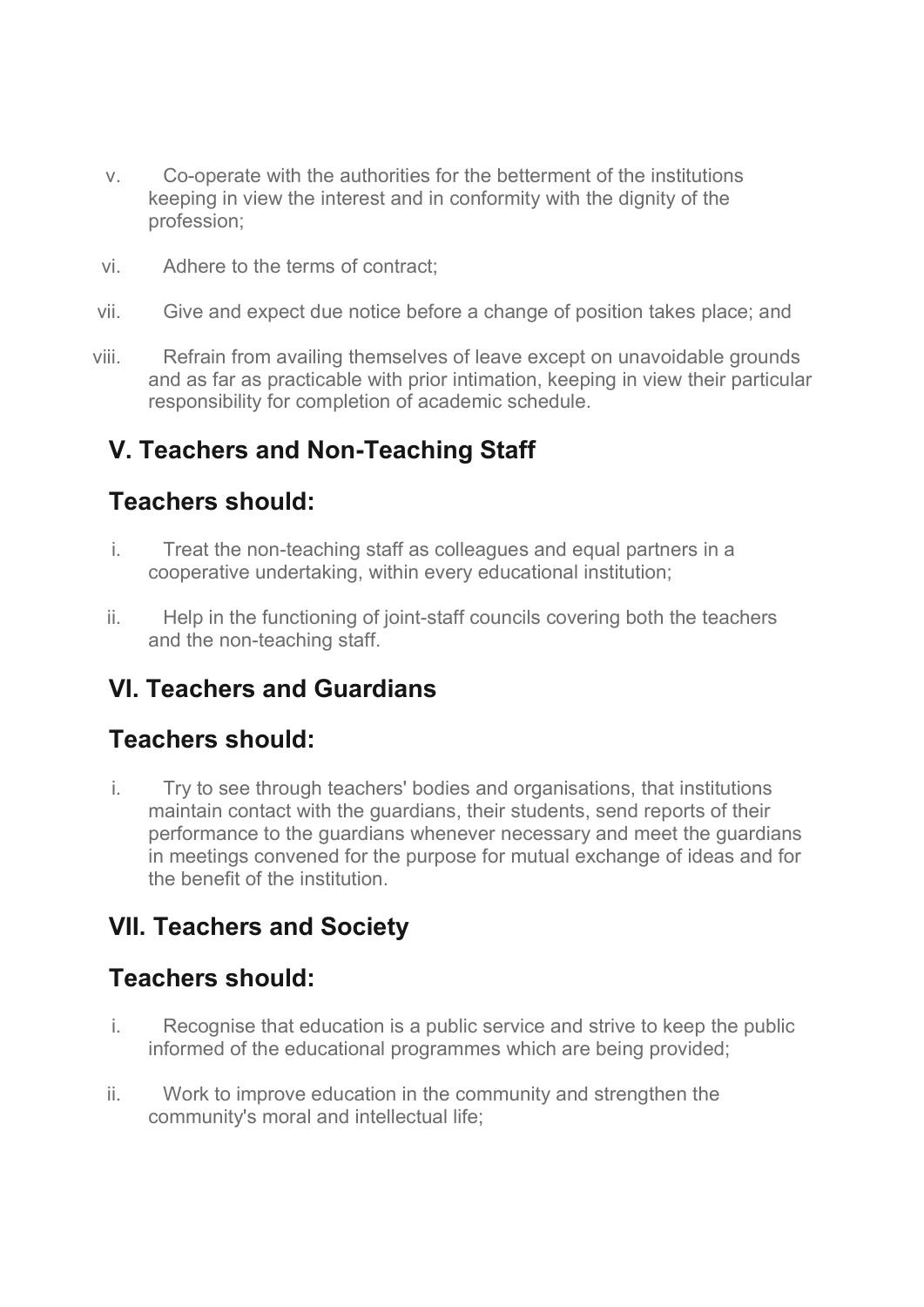- iii. Be aware of social problems and take part in such activities as would be conducive to the progress of society and hence the country as a whole;
- iv. Perform the duties of citizenship, participate in community activities and shoulder responsibilities of public offices;
- v. Refrain from taking part in or subscribing to or assisting in any way activities, which tend to promote feeling of hatred or enmity among different communities, religions or linguistic groups but actively work for national integration.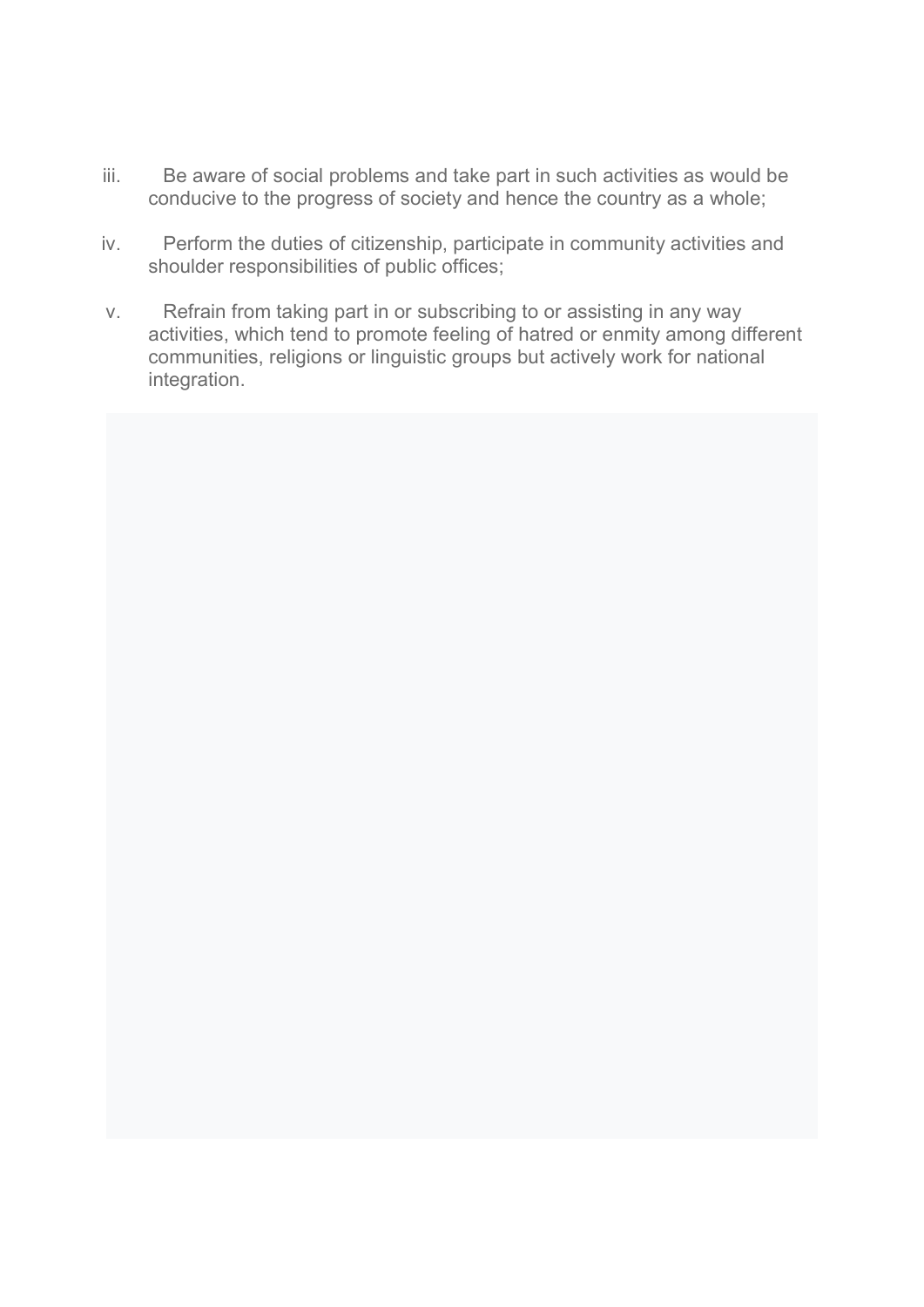# आचार संहता

<u>। शिक्षक और उनकी जिम्मेदारियां</u>

जो कोई भी शिक्षण को एक पेशे के रूप में अपनाता है, वह पेशे के आदर्श के अनुसार खुद को संचालित करने का दायित्व मानता है। एक शिक्षक लगातार अपने छात्रों और बड़े पैमाने पर समाज की जांच के दायरे में रहता है। इसलिए प्रत्येक शिक्षक को यह देखना चाहए 6क उसके उपदेश1 और अ7यास के बीच कोई असंगति नहीं है। शिक्षा के राष्ट्रीय आदर्श जो पहले से ही निर्धारित किए जा चुके हैं और जिन्हें उन्हें छात्रों के बीच >वकसत करना चाहए, उनके अपने आदश' होने चाहए। पेशे के लिए आगे यह आवश्यक है कि शिक्षक स्वभाव से शांत, धैर्यवान और संचारी और स्वभाव में मिलनसार हो।

शिक्षक चाहिए

समुदाय दवारा उनसे अपेक्षित आचरण और आचरण के एक िजमेदार पैटन' का पालन करना;

पेशे की गरिमा के अनुरूप अपने निजी मामलो का प्रबधन करे;

अध्ययन और अनुसंधान के माध्यम से व्यावसायिक विकास को निरतर बनाना चाहते हैं;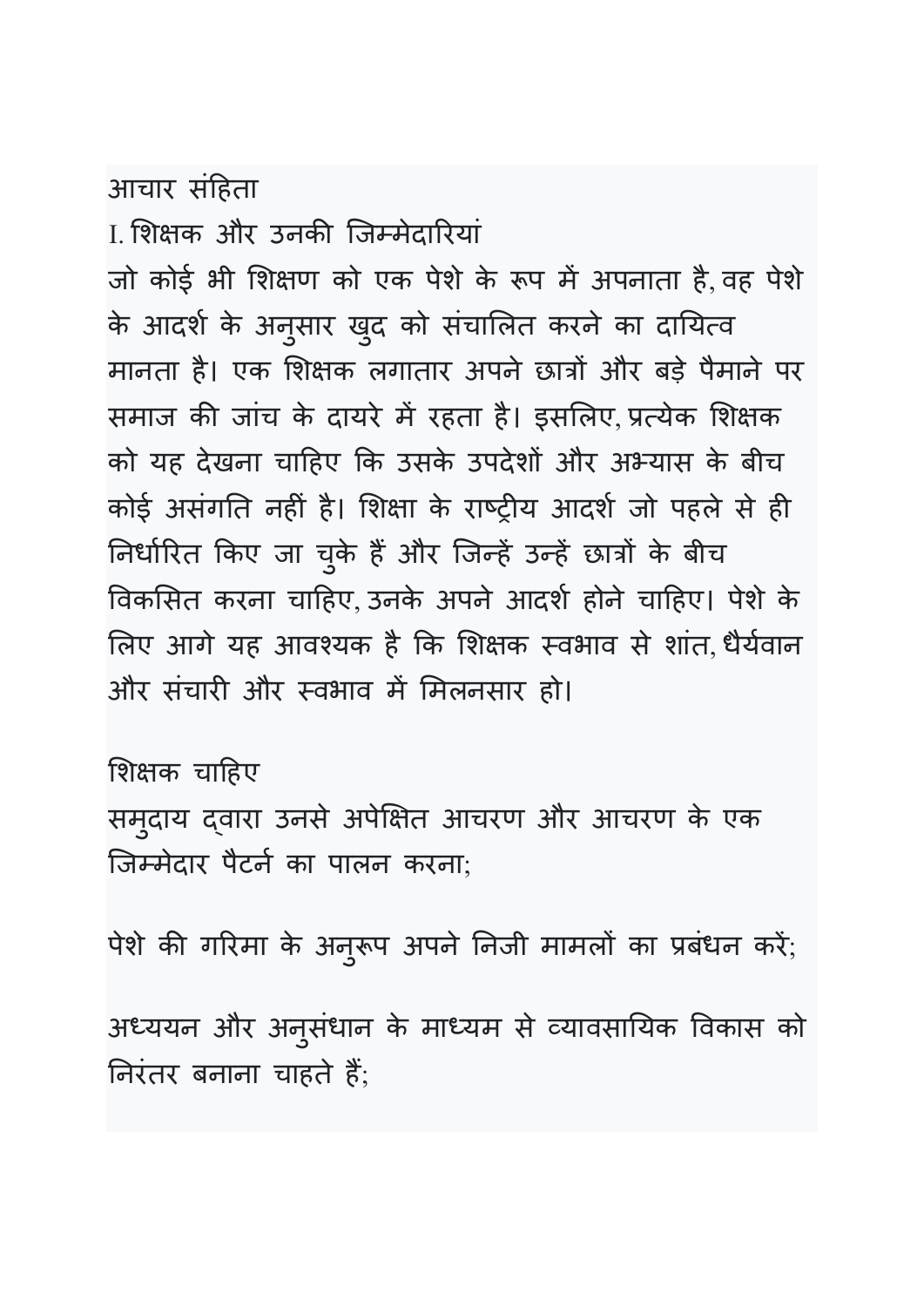ज्ञान के योगदान के लिए व्यावसायिक बैठकों संगोष्ठियों, सम्मेलनों आदि में भाग लेकर स्वतंत्र और स्पष्ट राय व्यक्त करे;

पेशेवर संगठनों की सक्रिय सदस्यता बनाए रखें और उनके माध्यम से शिक्षा और पेशे में सुधार करने का प्रयास करे;

शिक्षण, ट्यूटोरियल, प्रैक्टिकल, सेमिनार और शोध कार्य के रूप में अपने कर्तव्यों का पालन ईमानदारी से और समर्पण के साथ करे $;$ 

शिक्षण और अनुसंधान में साहित्यिक चोरी और अन्य गैर-नैतिक व्यवहार को हतो᭜सािहत करना और न करना;

विश्वविद्यालय के अधिनियम, क़ानून और अध्यादेश का पालन करना और इसके आदर्शों, दृष्टि, मिशन, सांस्कृतिक प्रथाओं और परंपरा का सम्मान करना;

कॉलेज और विश्वविद्यालय की शैक्षिक जिम्मेदारियों से संबंधित कार्यों को पूरा करने में सहयोग और सहायता करना, जैसे: प्रवेश के लिए आवेदनों के मूल्यांकन में सहायता करना, छात्रों को सलाह देना और परामर्श देना, साथ ही पर्यवेक्षण सहित विश्वविद्यालय और कॉलेज परीक्षाओं के संचालन में सहायता करना। , निरीक्षण और मूल्यांकन; और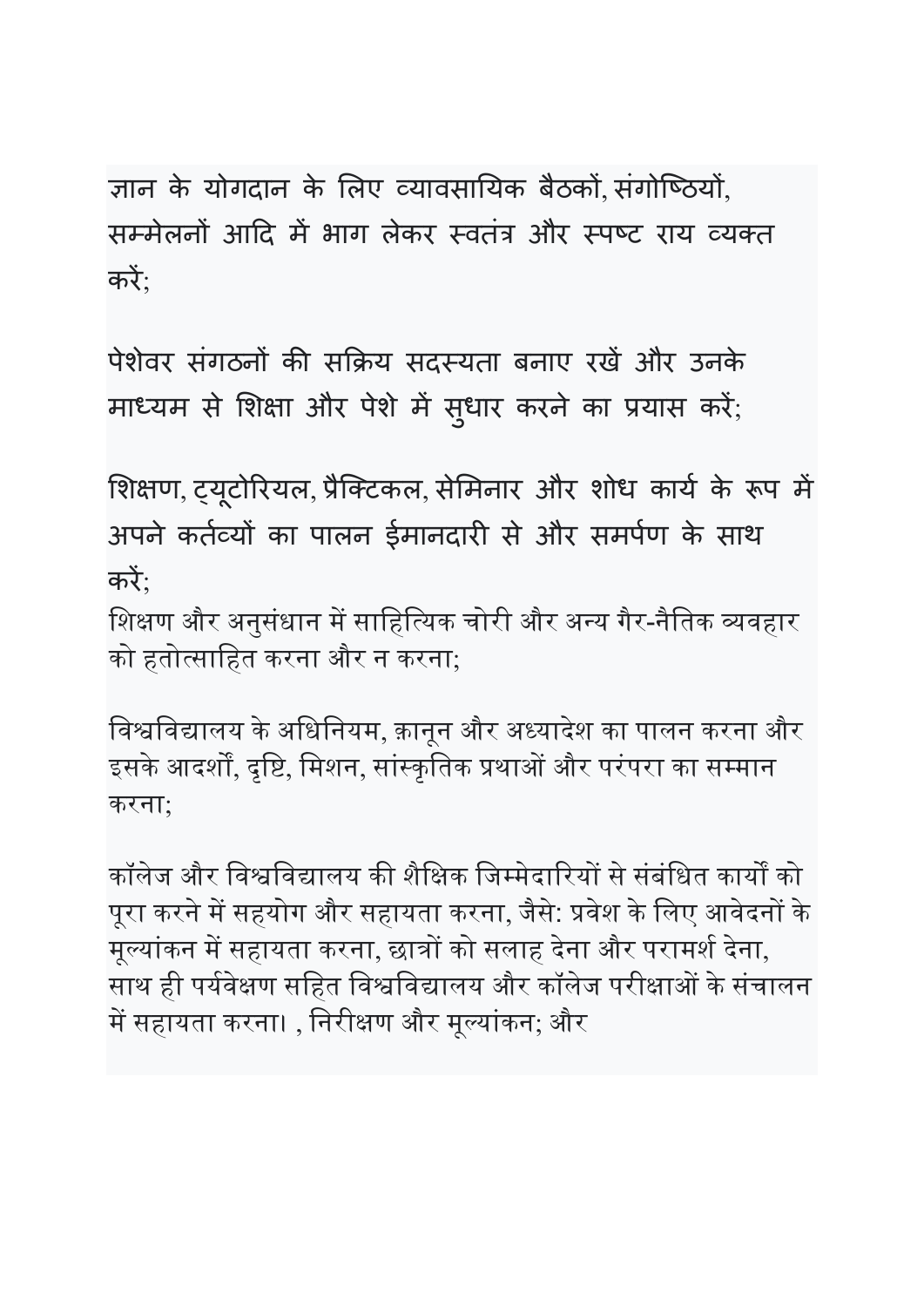सामुदायिक सेवा सहित विस्तार, सह-पाठ्यचर्या और पाठ्येतर गतिविधियों में भाग लें।

द्वितीय. शिक्षक और छात्र शिक्षकों को चाहिए: अपनी राय व्यक्त करने में छात्र के अधिकारों और गरिमा का सम्मान करें:

छात्रों के साथ उनके धर्म, जाति, लिंग, राजनीतिक, आर्थिक, सामाजिक और शारीरिक विशेषताओं पर ध्यान दिए बिना उनके साथ न्यायपूर्ण और निष्पक्ष व्यवहार करें;

छात्रों के बीच योग्यता और क्षमताओं में अंतर को पहचानें और उनकी व्यक्तिगत जरूरतों को पूरा करने का प्रयास करें;

छात्रों को उनकी उपलब्धियों में सुधार करने, उनके व्यक्तित्व का विकास करने और साथ ही सामुदायिक कल्याण में योगदान करने के लिए प्रोत्साहित करें:

छात्रों के बीच वैज्ञानिक स्वभाव, पूछताछ की भावना और लोकतंत्र, देशभक्ति, सामाजिक न्याय, पर्यावरण संरक्षण और शांति के आदर्शों को िवकिसत करना;

छात्रों के साथ सम्मान के साथ व्यवहार करें और किसी भी कारण से उनमें से किसी के प्रति प्रतिशोधपूर्ण व्यवहार न करें:

योग्यता के मूल्यांकन में केवल छात्र की प्राप्ति पर ध्यान दें;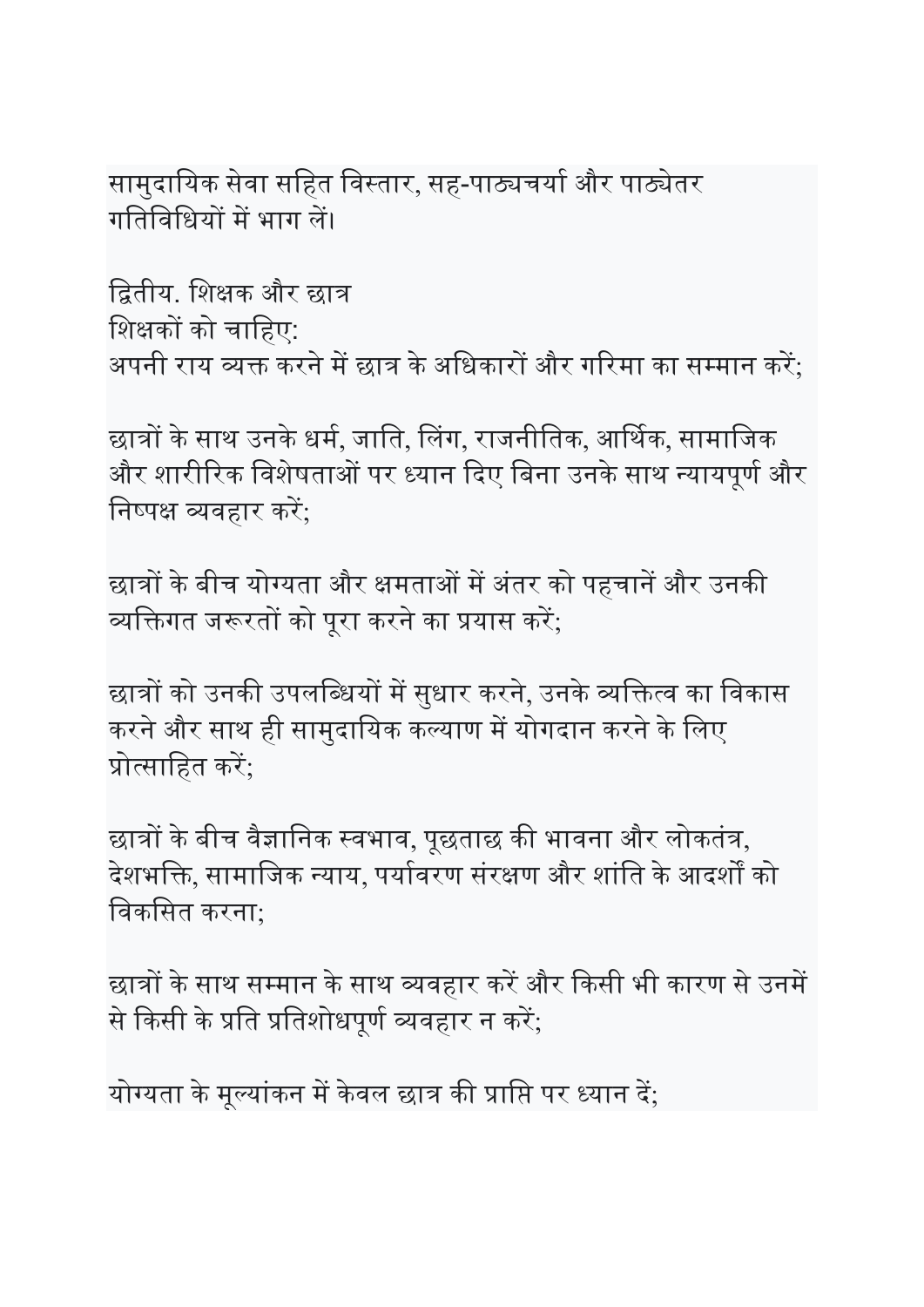छात्रों को उनकी कक्षा के घंटों के बाद भी उपलब्ध कराना और बिना किसी पारिश्रमिक या पुरस्कार के छात्रों की मदद करना और उनका मार्गदर्शन करना:

छात्रों को हमारी राष्ट्रीय विरासत और राष्ट्रीय लक्ष्यों की समझ विकसित करने में सहायता करना; और

अन्य छात्रों, सहकर्मियों या प्रशासन के खिलाफ छात्रों को उकसाने से बचना चाहिए।

III. शिक्षक और सहकर्मी शिक्षकों को चाहिए: पेशे के अन्य सदस्यों के साथ वैसा ही व्यवहार करें जैसा वे स्वयं चाहते हैं कि उनके साथ व्यवहार किया जाए;

अन्य शिक्षकों से सम्मानपूर्वक बात करें और पेशेवर बेहतरी के लिए सहायता प्रदान करें;

उच्च अधिकारियों को सहकर्मियों के खिलाफ निराधार आरोप लगाने से बचना चािहए; और

अपने पेशेवर प्रयास में जाति, पंथ, धर्म, नस्ल या लिंग के विचारों को अनुमति देने से बचना चाहिए।

चतुर्थ। शिक्षक और अधिकारी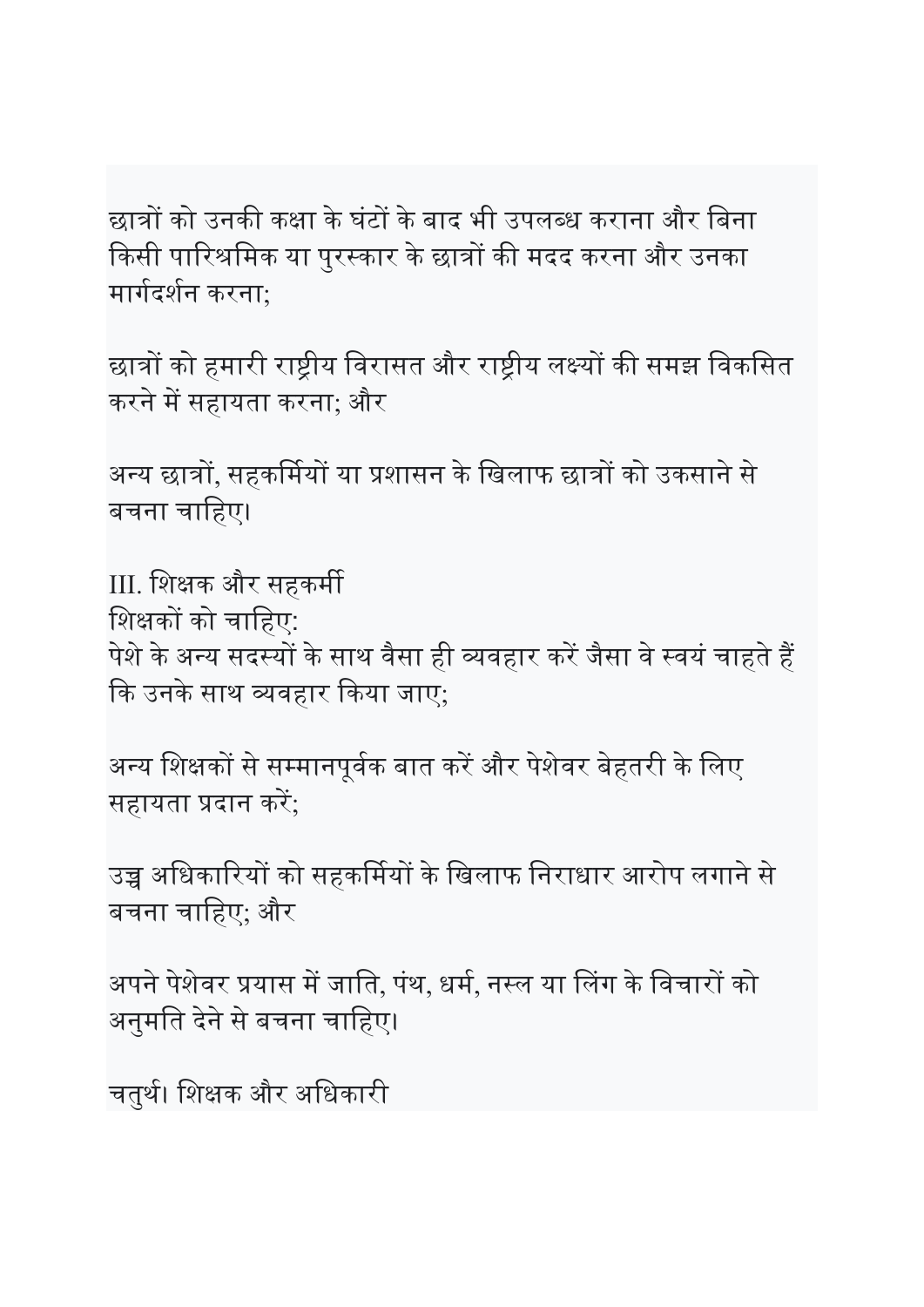शिक्षकों को चाहिए:

मौजूदा नियमों के अनुसार अपनी पेशेवर जिम्मेदारियों का निर्वहन करें और पेशेवर हितों के लिए हानिकारक ऐसे किसी भी नियम को बदलने के लिए अपने स्वयं के संस्थागत निकायों और / या पेशेवर संगठनों के माध्यम से कदम उठाने में अपने पेशे के अनुरूप प्रक्रियाओं और तरीकों का पालन करें:

निजी ट्यूशन और कोचिंग कक्षाओं सहित किसी भी अन्य रोजगार और प्रतिबद्धता को शुरू करने से बचना चाहिए, जिससे उनकी व्यावसायिक जिम्मेदारियों में हस्तक्षेप की संभावना हो;

विभिन्न कार्यालयों को स्वीकार करते हुए संस्था की नीतियों के निर्माण में सहयोग करना और ऐसे कार्यालयों द्वारा मांगे जा सकने वाले उत्तरदायित्वों का निर्वहन करना;

अन्य संस्थानों की नीतियों के निर्माण में अपने संगठनों के माध्यम से सहयोग करना और कार्यालयों को स्वीकार करना;

हितों को ध्यान में रखते हुए और पेशे की गरिमा के अनुरूप संस्थाओं की बेहतरी के लिए अधिकारियों के साथ सहयोग करना:

अनुबंध की शर्तों का पालन करें;

स्थिति में परिवर्तन होने से पहले उचित सूचना दें और अपेक्षा करें; और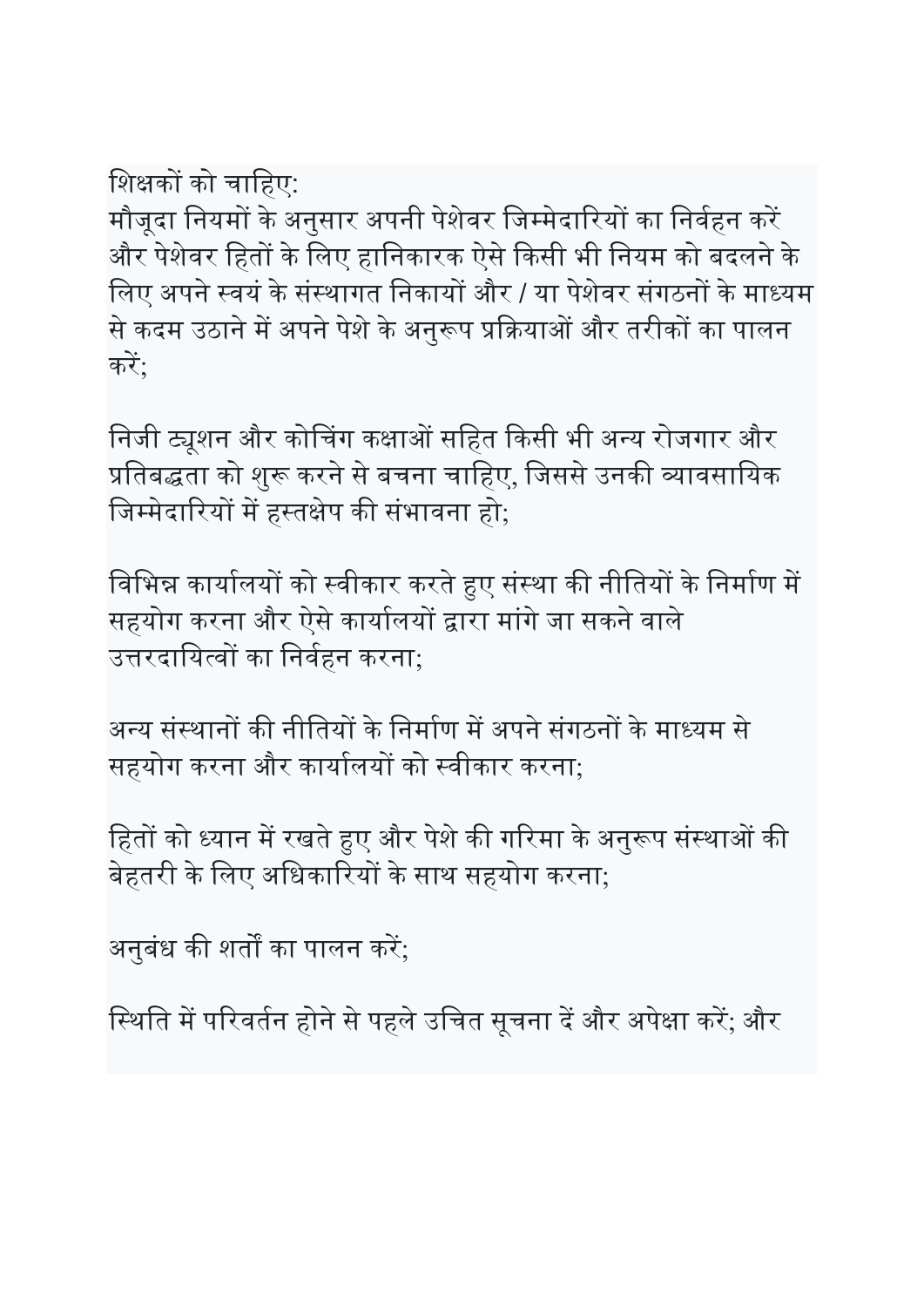शैक्षणिक कार्यक्रम को पूरा करने के लिए उनकी विशेष जिम्मेदारी को ध्यान में रखते हुए, अपरिहार्य आधारों को छोड़कर और जहां तक संभव हो, पूर्व सूचना के साथ छुट्टी का लाभ उठाने से बचना चाहिए।

V. शिक्षक और गैर-शिक्षण कर्मचारी शिक्षकों को चाहिए: प्रत्येक शैक्षणिक संस्थान के भीतर गैर-शिक्षण कर्मचारियों को एक

सहकारी उपक्रम में सहयोगी और समान भागीदार के रूप में मानें;

शिक्षकों और गैर-शिक्षण कर्मचारियों दोनों को शामिल करते हुए संयुक्त कर्मचारी परिषदों के कामकाज में मदद करना।

VI. शिक्षक और अभिभावक

शिक्षकों को चाहिए:

शिक्षकों के निकायों और संगठनों के माध्यम से यह देखने की कोशिश करें कि संस्थाएं अभिभावकों, उनके छात्रों के साथ संपर्क बनाए रखती हैं, जब भी आवश्यक हो, अभिभावकों को उनके प्रदर्शन की रिपोर्ट भेजती हैं और विचारों के आपसी आदान-प्रदान और लाभ के उद्देश्य से बुलाई गई बैठकों में अभिभावकों से मिलती हैं। संस्था की।

सातवीं। शिक्षक और समाज शिक्षकों को चाहिए: मान्यता है कि शिक्षा एक सार्वजनिक सेवा है और प्रदान किए जा रहे शैक्षिक कार्यक्रमों के बारे में जनता को सूचित रखने का प्रयास करें;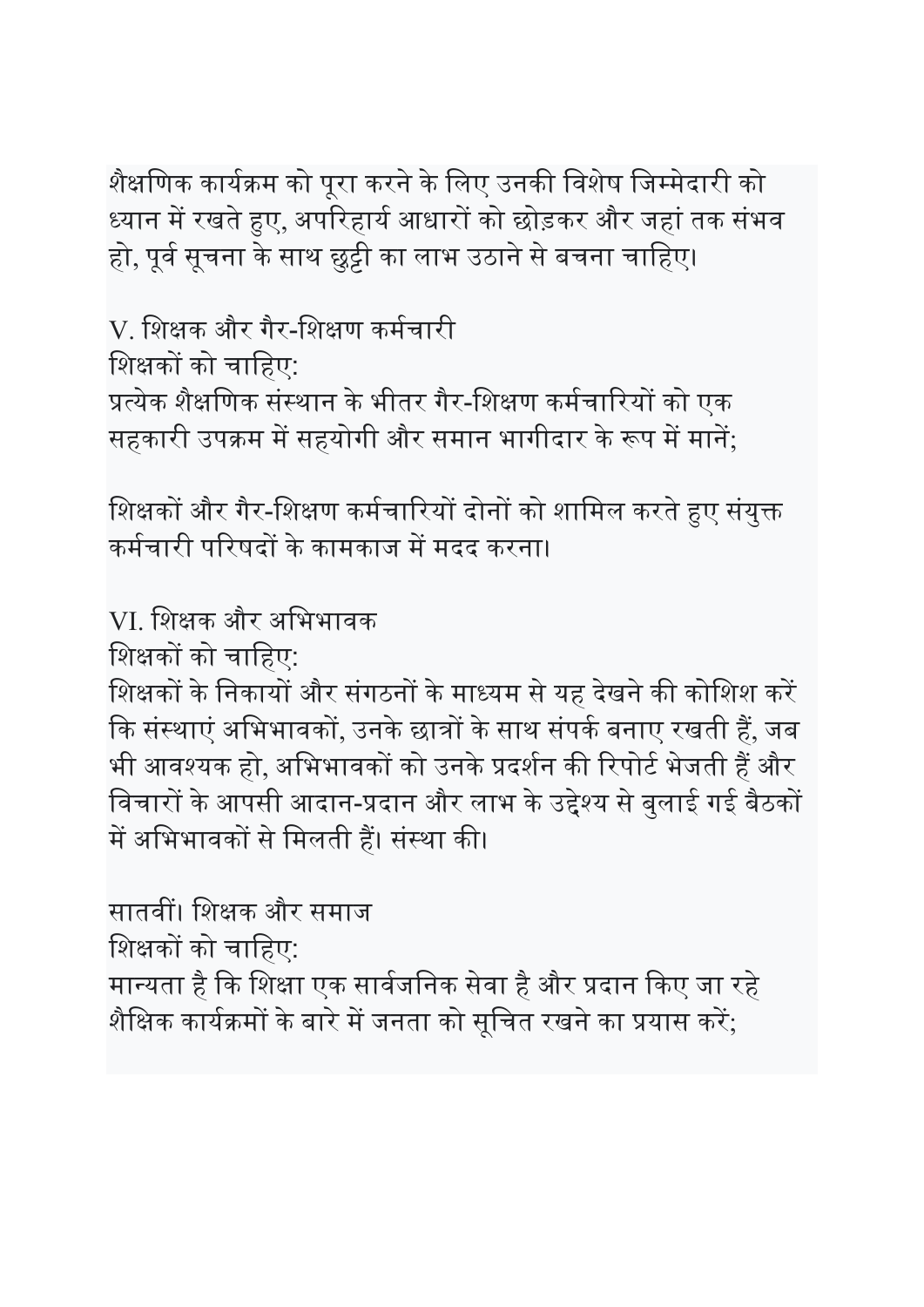समुदाय में शिक्षा में सुधार और समुदाय के नैतिक और बौद्धिक जीवन को मजबुत करने के लिए कार्य करना;

सामाजिक समस्याओं से अवगत रहें और ऐसी गतिविधियों में भाग लें जो समाज की प्रगति के लिए अनुकूल हों और इसलिए पूरे देश में;

नागरिकता के कर्तव्यों का पालन करें, सामुदायिक गतिविधियों में भाग लें और सार्वजनिक कार्यालयों की जिम्मेदारियों को निभाएं:

किसी भी तरह की गतिविधियों में भाग लेने या सदस्यता लेने या सहायता करने से बचना चाहिए, जो विभिन्न समुदायों, धर्मों या भाषाई समूहों के बीच घृणा या शत्रुता की भावना को बढ़ावा देते हैं लेकिन सक्रिय रूप से राष्ट्रीय एकता के लिए काम करते हैं।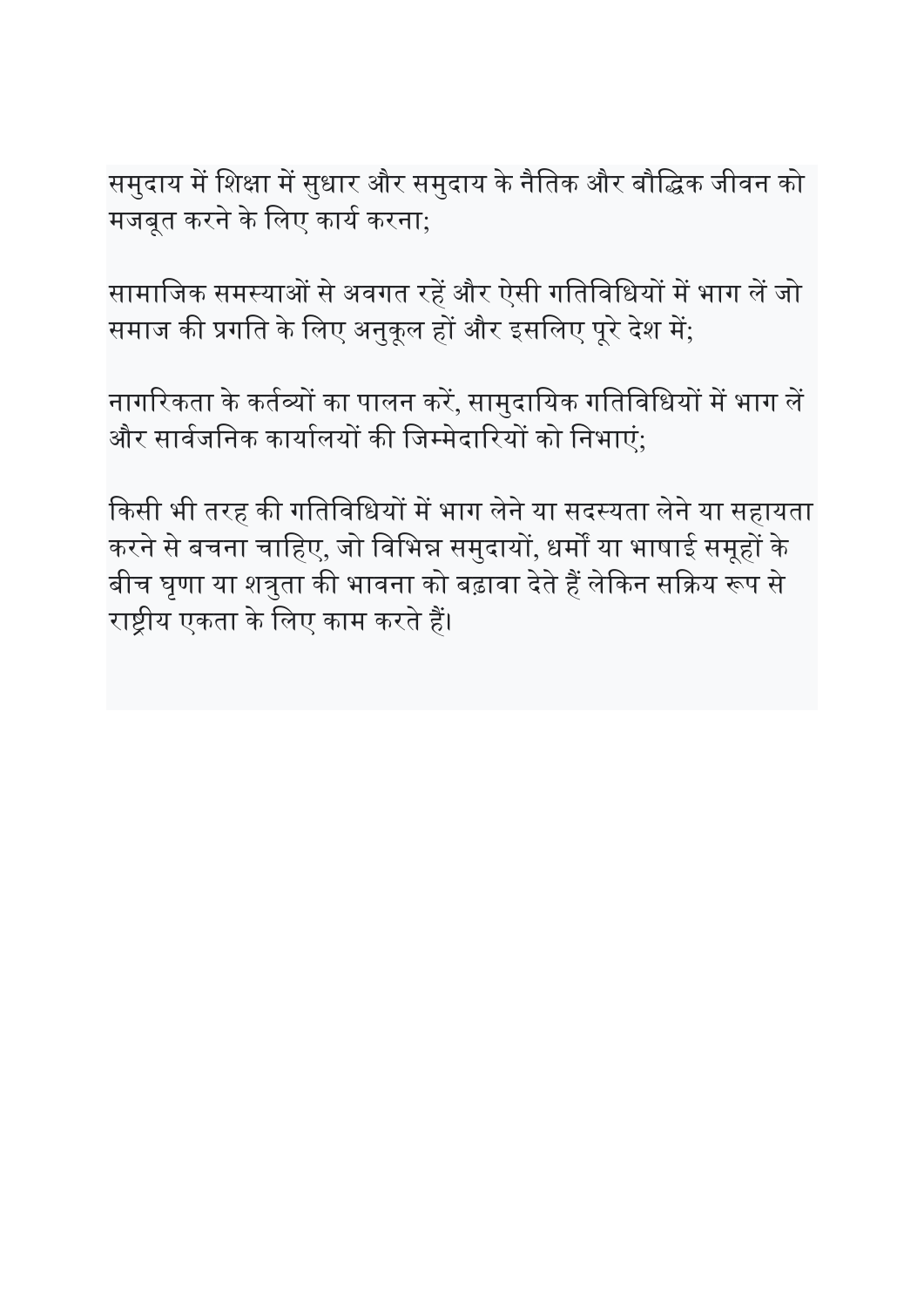#### **CHAPTER V**

#### **CONDUCT SECTION 1**

44. Interpretation In this chapter unless the context otherwise requires:- "members of family" in relation to an employee includes; (i) the wife or husband, as the case may be, of the employee, whether residing with the employee or not but does not include a wife or husband, as the case may be, separated from the employee by a decree or order of a competent court; (ii) son or daughter or step–son or stepdaughter of the employee wholly dependent on him, but does not include a child or step-child who is no longer in any way dependent on the employee or of whose custody the employee has been deprived by or under any law; (iii) any other person related, whether by blood or marriage, to the employee or to the employee's wife or husband and wholly dependent on the employee.

#### 52 SECTION II

Rules 45. General (1) Every employee shall at all times - (i) maintain absolute integrity; (ii) maintain devotion to duty; and (iii) do nothing which is unbecoming of an employee of the University/College.

(2) (i)Every employee holding a supervisory post shall take all possible steps to ensure the integrity and devotion to duty of all employees for the time being under his control and authority; (ii) No employee shall, in the performance of his official duties, or in the exercise of powers conferred on him, act otherwise than in his best judgment except when he is acting under the direction of his official superior; (iii) The direction of the official superior shall ordinarily be in writing. Oral direction to subordinates shall be avoided, as far as possible. Where the issue of oral direction becomes unavoidable, the official superior shall confirm it in writing immediately thereafter; (iv) An employee who has received oral direction from his official superior shall seek confirmation of the same in writing as early as possible, whereupon it shall be the duty of the official superior to confirm the direction in writing. (v) Unless otherwise stated specifically in the terms of appointment, every whole-time employee may be called upon to perform such duties as may be assigned to him by the competent authority, beyond scheduled working hours and on closed holidays, Saturdays and Sundays. (vi) An employee shall observe the scheduled hours of working during which he must be present at the place of his duty. (vii) Except for valid reason and/or unforeseen contingencies, no employee shall be absent from duty without prior permission. Where an employee absents himself from duty without prior permission for a continuous period of 90 days, he shall be treated as absconding 53 from duty and disciplinary proceeding shall be initiated in accordance with the procedure laid down under rule 66 read with rule 63 to terminate his services.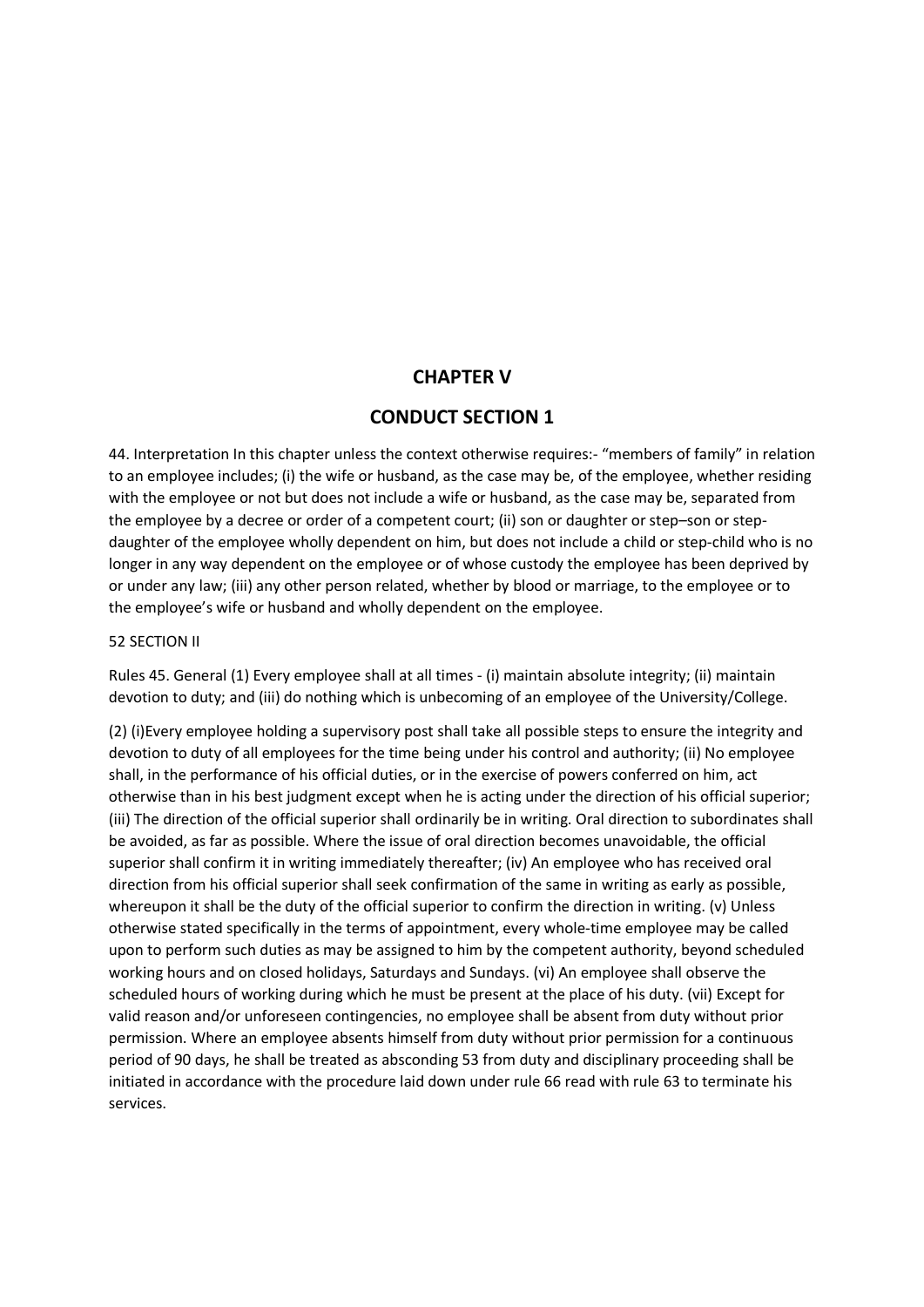EXPLANATION - I.- An employee who habitually fails to perform the task assigned to him within the time set for the purpose and with the quality of performance expected of him shall be deemed to be lacking in devotion to duty within the meaning of clause (ii) of sub rule 1. II.- Nothing in clause (ii) of sub-rule (2) shall be construed as empowering an employee to evade his responsibilities by seeking instructions from, or approval of, a superior officer or authority when such instructions are not necessary under the delegation of powers and responsibilities. (3) Promptness and Courtesy No employee shall – (a) in the performance of his official duties, act in a discourteous manner; (b) in his official dealings with the public or otherwise adopt dilatory tactics or willfully cause delays in disposal of the work assigned to him. (4) Prohibition of sexual harassment of working women (1) No employee shall indulge in any act of sexual harassment of any woman at her work place; (2) Every employee who is in-charge of a work place shall take appropriate steps to prevent sexual harassment to any woman at such work place EXPLANATION -- For the purpose of this rule, "sexual harassment" is defined in Ordinance XV-D of the University Ordinance. (5) Misconduct Without prejudice to the generality of the term 'misconduct', the following acts of omission shall be treated as misconduct:-- (i) Taking or giving bribes or any illegal gratification; (ii) Furnishing false information regarding name, age, father's name, mother's name, qualification, ability or previous service or any 54 other matter germane to the employment at the time of employment or during the course of employment; (iii) Acting in a manner prejudicial or likely to be prejudicial to the interest or the reputation of the University/College; (iv) Willful insubordination or disobedience whether or not in combination with others, of any lawful and reasonable order of superior; (v) Damage to any property of the University/College; (vi) Interference or tampering with any safety devices installed in or about the premises of the University/College; (vii) Drunkenness or riotous or disorderly or indecent behaviour in the premises of the University/College or outside such premises where such behaviour is related to or connected with the employment; (viii) Gambling within the premises of the establishment; (ix) Smoking within the premises of the establishment where it is prohibited; (x) Commission of any act which amounts to a criminal offence involving moral turpitude; (xi) Commission of any act subversive of discipline or good behaviour; (xii) Employment of children as domestic workers or servants below the age of 14 years; Note: The above instances of misconduct are illustrative in nature and are not exhaustive.

46. Joining of Associations by Employees (1) No employee shall join or continue to be a member of an association, the objects or activities of which are prejudicial to the interests of the University/College or public order, decency or morality. (2) No employee shall be a member of, or be otherwise associated with, any political party or any organisation which takes part in politics nor shall he take part in, subscribe in aid of, or assist in any other manner, any political movement or activity. (3) It shall be the duty of every employee to prevent any member of his family from taking part in, subscribing in aid of, or assisting in any other manner any movement or activity which is, or tends directly or indirectly to be, subversive of the Government or the University/College as by law established and where an employee is unable to prevent a member of his family from taking 55 part in, or subscribing in aid of or assisting in any other manner, any such movement or activity, he shall make a report to that effect to the University/College. (4) If any question arises whether a party is political party or whether any orgnaisation takes part in politics or whether any movement or activity falls within the scope of sub-rule 47 (3) the decision of the University/College thereon shall be final. (5) No employee shall canvass or otherwise interfere with or use his influence in connection with or take part in an election to any legislature or Local Authority. Provided that- (i) An employee qualified to vote at such election may exercise his right to vote, but where he does so, he shall give no indication of the manner in which he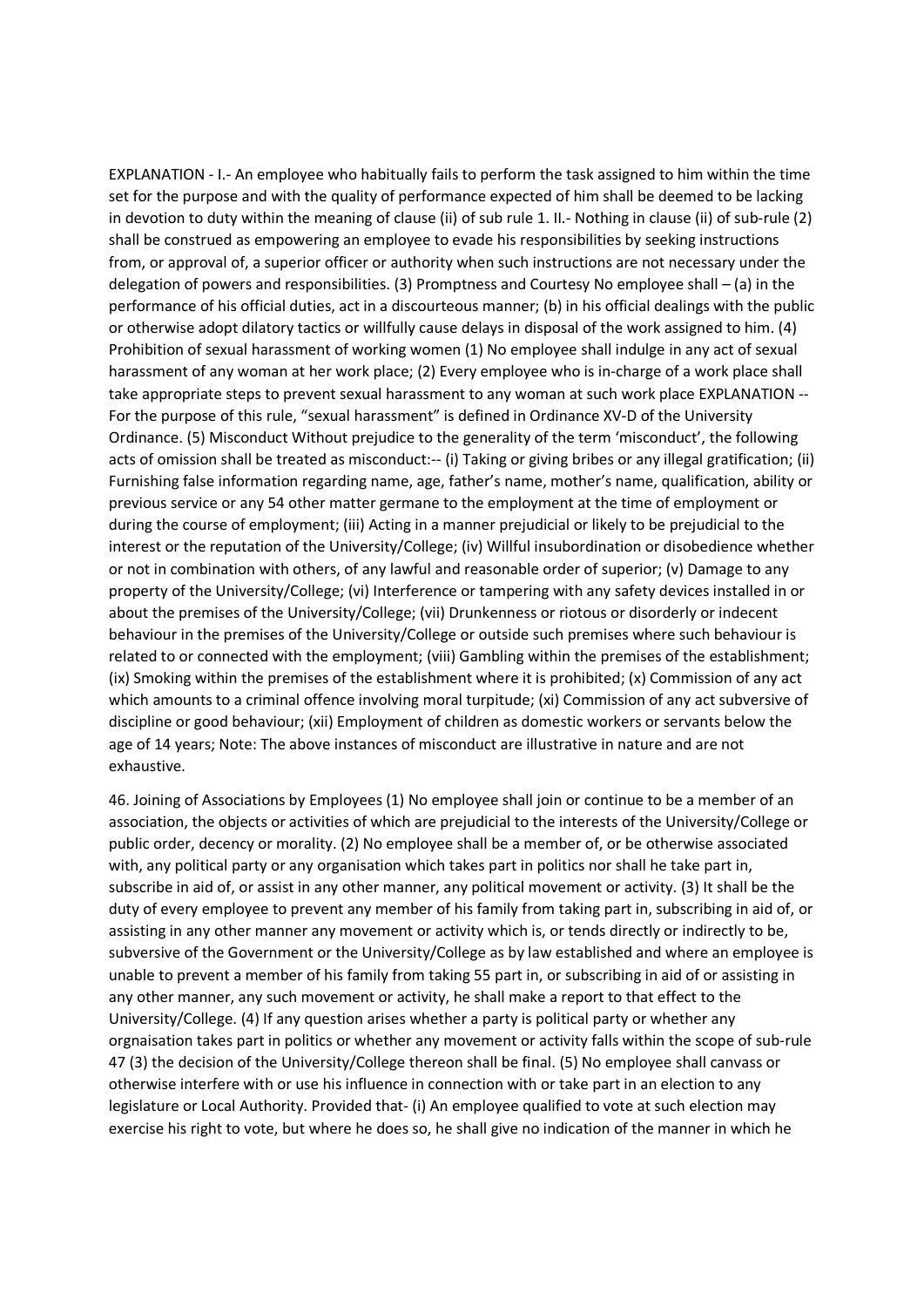proposes to vote or has voted: (ii) An employee shall not be deemed to have contravened the provision of this sub-rule by reason only that he assists in the conduct of an election in the due performance of a duty imposed on him by or under any law for the time being in force. EXPLANATION- The display of an employee on his person, vehicle or residence of any electoral symbol shall amount to using his influence in connection with an election within the meaning of this sub-rule.

 47. Demonstration and strikes No employee shall- (i) engage himself or participate in any demonstration or strikes which is prejudicial to the interest of the University/College or public order, decency or morality, or which involves contempt of court, defamation or incitement to an offence or; (ii) resort to or in any way abet any form of strike or coercion or physical duress in connection with any matter pertaining to his service or the service of any other employee.

48. Connection with Press or other Media (1) No employee shall, except with the previous sanction of the University/College, own wholly or in part, or conduct or participate in the editing or management of any newspaper or periodical publication or electronic media. (2) No employee shall, except with the previous sanction of the University/College, or the prescribed authority or in the bonafide discharge of his duties, participate in a radio broadcast/electronic media or contribute any article or write any letter or a book either in his own name or anonymously, pseudonymously or in the name of any newspaper or periodical: Provided that no such sanction shall be required if such broadcast/telecast or such contribution or writing is of a purely literary, artistic or scientific character. (3) An employee publishing a book or participating in a public media shall at all times make it clear that the views expressed by him are his own and not that of the University/College. (4) No employee shall, in any radio broadcast, telecast through any electronic media or in any document published in his own name or anonymously, pseudonymously or in the name of any other person or in any communication to the press or in any public utterance, make any statement of fact or opinion which has the effect of an adverse criticism of any current or recent policy or action of the University/College: Provided that nothing contained in this clause shall apply to bonafide expression of views by an employee as an office bearer of a trade union or association of employees for the purpose of safeguarding the conditions of service of such category of employees or for securing an improvement thereof. Provided further that nothing in this rule shall apply to statements made or views expressed by an employee in his official capacity or in the due performance of the duties assigned to him. 48-A. Representation Whenever an employee wishes to put forth any claim or seek redress of any grievance or any wrong done to him, he must forward his case through proper channel and shall not forward such advance copies of his application to any higher authority, unless the lower authority has rejected the claim, or refused relief, or that the disposal of the matter is delayed by more than three months. No employee shall be signatory to any joint representation addressed to the authorities or redress of any grievance or for any other matter. 57

49. Evidence before a Committee or any other authority(1) Save as provided in sub-rule (3) no employee shall, except with the previous sanction of the University/College, give evidence in connection with any enquiry conducted by any person, committee or authority. (2) Where any sanction, has been accorded under sub-rule (1) no employee giving such evidence shall criticise the policy or any action of the University/College or the Government. (3) Nothing in this rule shall apply to- (a) evidence given at an enquiry before an authority appointed by the Visitor, Vice-Chancellor, Government and Parliament or any State Legislature; or (b) evidence given in any judicial enquiry; or (c) evidence given in any departmental enquiry ordered by the authorities of the University/College subordinate to the Vice-Chancellor.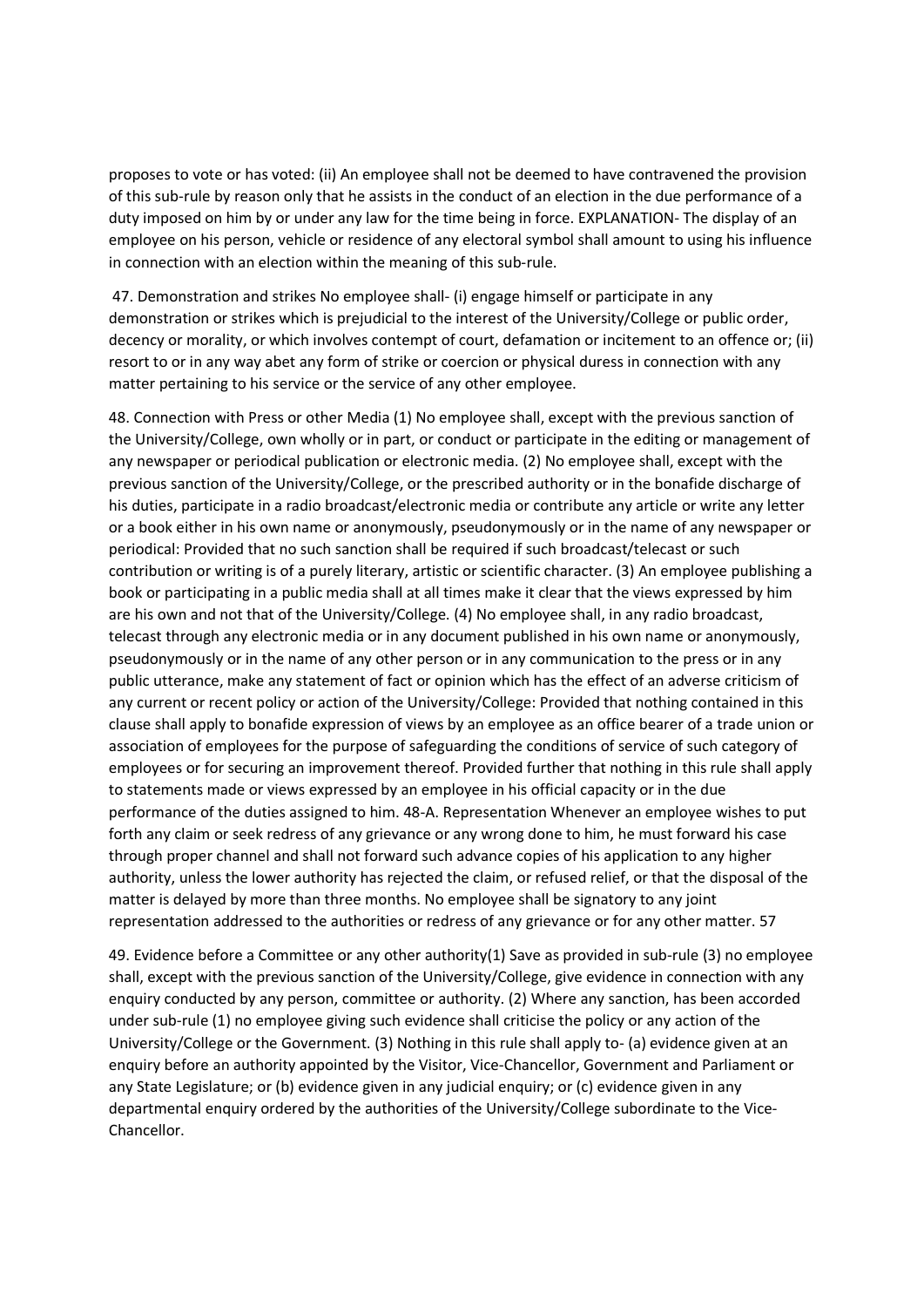50. Communication of Official Information Every employee shall, in performance of his duties in good faith, communicate information to a person in accordance with the Right to Information Act, 2005 (22 of 2005) and the rules made thereunder through the Central Public Information Officer (CPIO)/ Public Information Officer (PIO) of the University/College. Provided that no employee shall, except in accordance with any general or special order of the University/College or in performance in good faith of the duties assigned to him, communicate, directly or indirectly, any official document or any part thereof or classified information to any employee or any other person to whom he is not authorised to communicate such document or classified information.

51. Subscription No employee shall, except with the previous sanction of the University/College or of the prescribed authority, ask for or accept contributions to, or otherwise associate himself with the raising of, any funds or other collections in cash or in kind in pursuance of any object whatsoever except for bonafide purpose e.g. for Reception/farewell or for financial assistance to a member of the University/College staff or his family in distress.

52. Private Trade or Employment (1) Subject to the provisions of sub-rule (2), no employee shall, except with the previous sanction of the University/College: (a) engage directly or indirectly in any trade or business, or (b) negotiate for, or undertake, any other employment, or (c) hold an elective office, or canvass for a candidate or candidates for an elective office, in any body, whether incorporated or not, or (d) canvass in support of any business of insurance agency, commission agency, etc., owned or managed by any member of his family, or (e) take part in the registration, promotion or management of any Bank or other company registered or required to be registered, under the Companies Act, 1956 (1 of 1956), or any other law for the time being in force, or of any co-operative society for commercial purposes. (f) participate in or associate himself in any manner in the making of-- (i) a sponsored media (radio or television) programme; or (ii) a media programme commissioned by Government media but produced by a private agency; or (iii) a privately produced media programme including video magazine; Provided that no previous permission shall be necessary in case where an employee participates in a programme produced or commissioned by Government media in his official capacity. (2) An employee may, without the previous sanction of the University/ College-- (a) undertake honorary work of a social or charitable nature, or (b) undertake occasional work of a literary, artistic or scientific character, or (c) participate in sports activities as an amateur, or (d) take part in the registration, promotion or management (not involving the holding of an elective office) or a literary, scientific or charitable society or of a club or similar organisation, the aims or objects of which relate to promotion of sports, cultural or recreational activities, registered under the Societies Registration Act, 1860 (21 of 1860), or any other law for the time being force, or (e) take part in the registration, promotion or management (not involving the holding of elective office) of a co-operative society 59 substantially for the benefit of employee, registered under the Cooperative Societies Act, 1912 (2 of 1912), or any other law for the time being in force: Provided that— (i) he shall discontinue taking part in such activities, if so directed by the University/College; and (ii) in a case falling under Clause (d) or Clause (e) of this sub-rule, his official duties shall not suffer thereby and he shall, within a period of one month of his taking part in such activity, report to the University/College giving details of the nature of his participation. (3) Every employee shall report to the University/College if any member of his family is engaged in a trade or business or owns or manages an insurance agency or commission agency. (4) Unless otherwise provided by general or special orders of the University/College, no employee may accept any fee for any work done by him for any private or public body or any private person without the sanction of the prescribed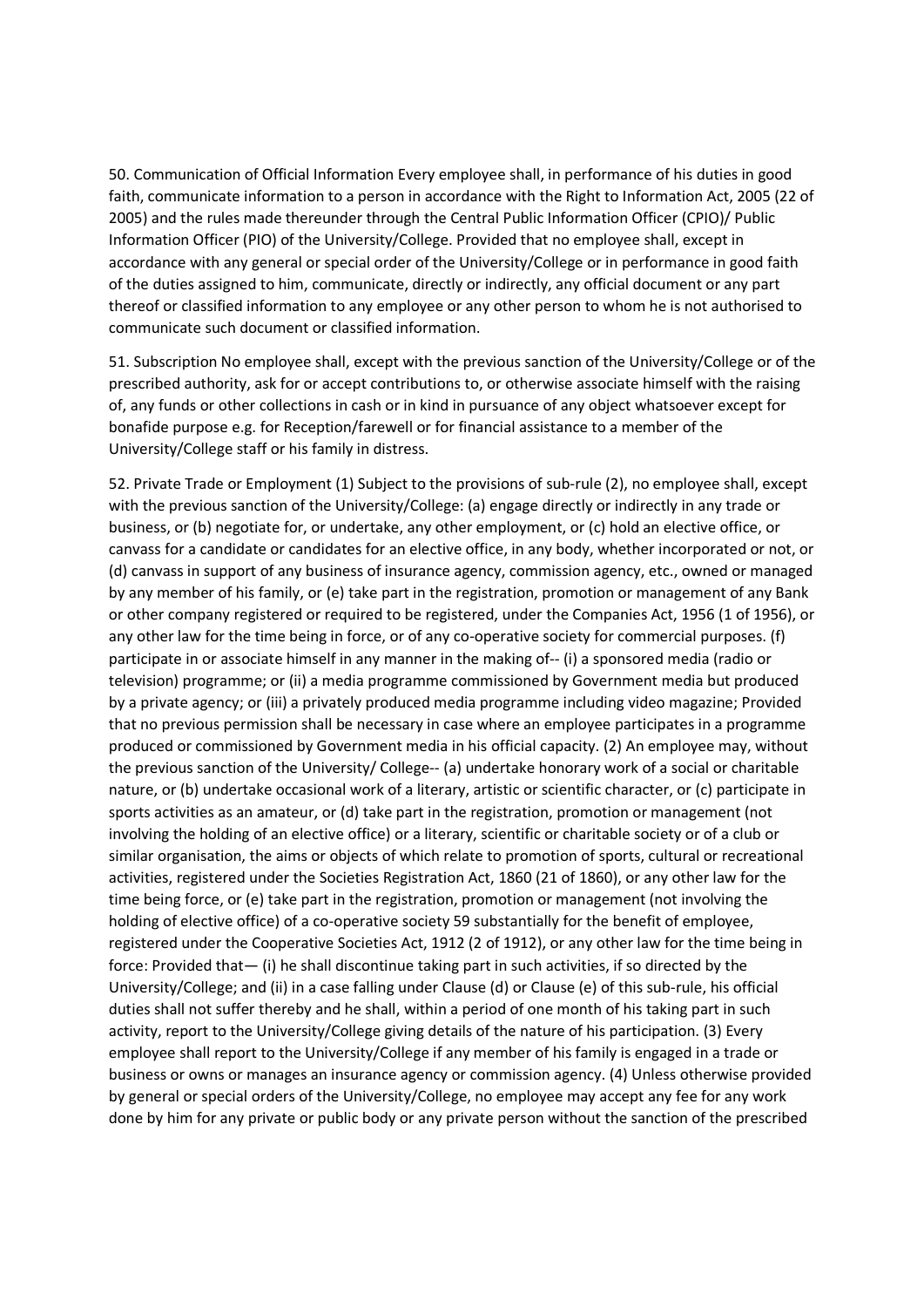authority EXPLANATION -- The term 'fee' used here shall have the meaning assigned to it in Rule 4 (vii) of these rules.

52-A. Subletting and vacation of University/College accommodation(1) Save as otherwise provided in any other law for the time being in force, no employee shall sublet, lease or otherwise allow occupation by any other person of University/College accommodation which has been allotted to him. (2) An employee shall, after the cancellation of his allotment of University/College accommodation vacate the same within the time-limit prescribed by the University/College.

52-B Immovable property 1 (i) Every employee shall on his first appointment to any University/College service or post submit a return of his assets and liabilities in such form as may be prescribed by the University/College, giving the full particulars regarding- (a) the immovable property inherited by him, or owned or acquired by him or held by him on lease or mortgage, either in his own name or in the name of any member of his family or in the name of any other person; Note 1- Sub-rule (1) shall not ordinarily apply to erstwhile Group D employees but the University/College may direct that it shall apply to any such employee or group of such employees. Note 2- Where an employee already belonging to a service or holding a post is appointed to any other civil service or post, he shall not be required to submit a fresh return under this clause. (ii) Every employee belonging to any service or holding any post included in Group A or Group B shall submit an annual return in such form as may be prescribed by the University/College in this regard giving full particulars regarding the immovable property inherited by him or owned or acquired by him or held by him on lease or mortgage either in his own name or in the name of any member of his family or in the name of any other person. 2. No employee shall, except with the previous knowledge of the University/ College, acquire or dispose of any immovable property by lease, mortgage, purchase, sale, gift or otherwise either in his own name or in the name of any member of his family: Provided that the previous sanction of the University/College shall be obtained by the employee if any such transaction is with a person having official dealings with him. 3. The University/College may, at any time, by general or special order, require an employee to furnish, within a period specified in the order, a full and complete statement of such immovable property held or acquired by him or on his behalf or by any member of his family as may be specified in the order. Such statement shall, if so required by the University/College, include the details of the means by which, or the source from which, property was acquired. 4. The University/College may exempt any category of employees belonging to Group C or erstwhile Group D from any of the provisions of this rule except subrule 3. No such exemption shall, however be made without the concurrence of the Executive Council. Explanation – For the purpose of this rule 'lease' means, except where it is obtained from, or granted to, a person having official dealings with the employee, a lease of immovable property from year to year or for any term exceeding one year or reserving a yearly rent. 5. Restrictions in relation to acquisition and disposal of immovable property outside India and transactions with foreigners etc. Notwithstanding anything contained in sub-rule (2), no employee shall, except with the previous sanction of the University/College: 61 (a) acquire by purchase, mortgage, lease, gift or otherwise either in his name or in the name of any member of his family, any immovable property situated outside India; (b) Dispose or by sale, mortgage, gift, or otherwise, or grant any lease in respect of any immovable property situated outside India which was acquired or is held by him either in his own name or in the name of any member of the family; (c) Enter into any transaction with any foreigner, foreign Government, foreign organisation or concern:- (i) for the acquisition by purchase, mortgage, lease, gift or otherwise, either in his own name or in the name of any member of his family, of any immovable property. (ii) for the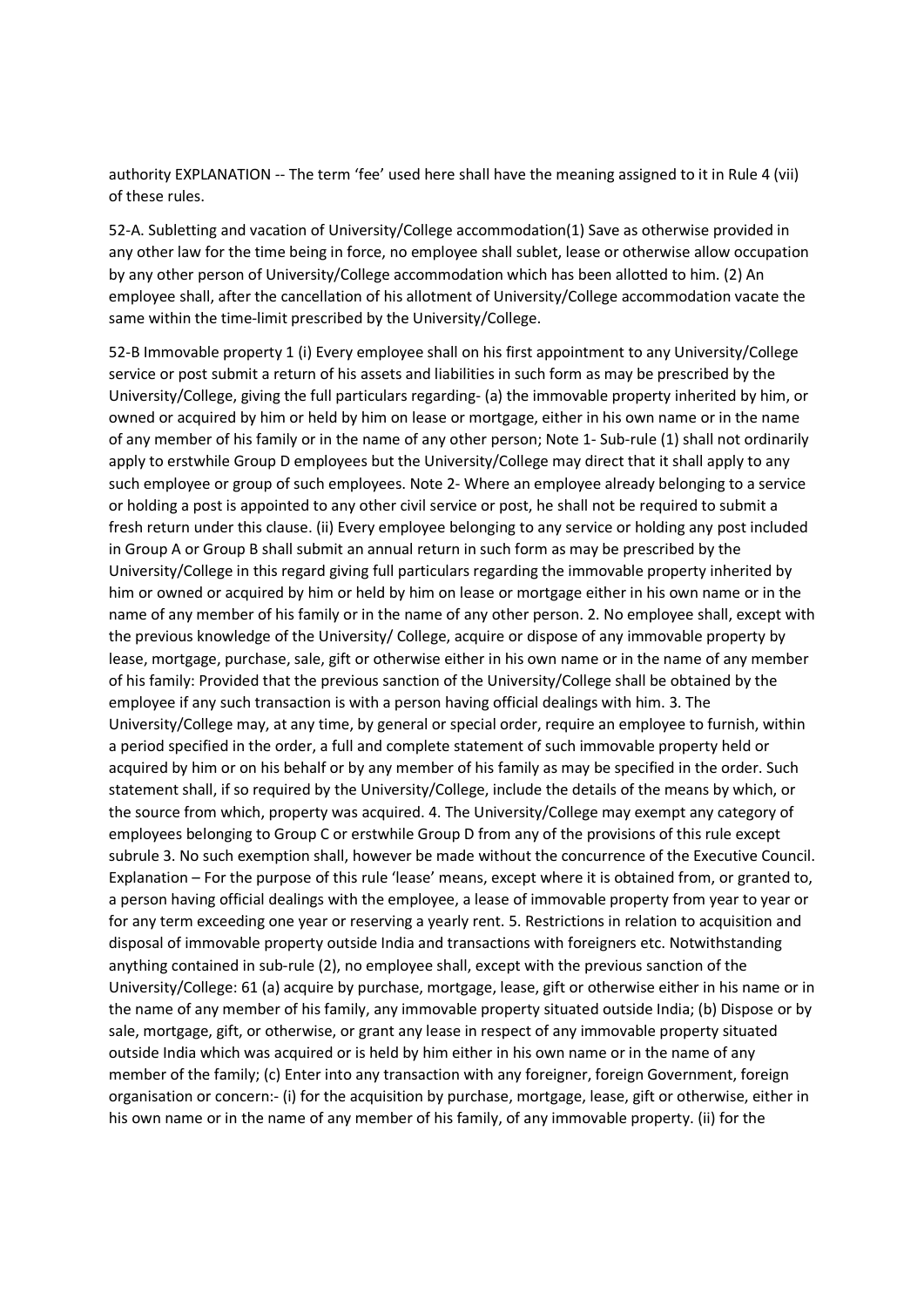disposal of, by sale, mortgage, gift or otherwise, or the grant of any lease in respect of, any immovable property which was acquired or is held by him either in his own name or in the name of any member of his family. 53. Insolvency and habitual indebtedness An employee shall so manage his private affairs as to avoid habitual indebtedness or insolvency. An employee against whom any legal proceeding is instituted for the recovery of any debt due from him or for adjudging him as an insolvent shall forthwith report the full facts of the legal proceeding to the University/College. Note.- The burden of proving that the insolvency or indebtedness was the result of circumstances which, with the exercise or ordinary diligence, the employee could not have foreseen, or over which he had no control, and had not proceeded from extravagant or dissipated habits, shall be upon the employee. 53-A. Consumption of intoxicating drinks and drugs An employee shall— (a) strictly abide by any law relating to intoxicating drinks or drugs in force in any area in which he may happen to be for the time being; (b) not be under the influence of any intoxicating drink or drug during the course of his duty and shall also take due care that the performance of his duties at any time is not affected in any way by the influence of such drink or drug: (bb) refrain from consuming any intoxicating drink or drug in a public place: 62 (c) not appear in a public place in a state of intoxication; (d) not use any intoxicating drink or drug to excess. EXPLANATION—For the purpose of this rule '' means any place or premises (including a conveyance) to which the public have, or are permitted to have, access, whether on payment or otherwise. 54 Vindication of acts and character of employees (1) No employee shall except with the previous sanction of the University/ College, have recourse to any court or to the press for the vindication of any official act which has been the subject matter of adverse criticism or an attack of a defamatory character. Provided that if no such sanction is received by the employee within a period of three months from the date of receipt of his request by the University/ College, he shall be free to assume that the permission as sought for has been granted to him. (2) Nothing in this rule shall be deemed to prohibit any employee from vindicating his private character or any act done by him in his private capacity and where any action for vindicating his private character or any act done by him in private capacity is taken, the employee shall submit a report to the prescribed authority regarding such action. 55. Canvassing of nonofficial or other outside influence. No employee shall bring or attempt to bring any political or other outside influence to bear upon any superior authority to further his interests in respect of matters pertaining to his service under the University/College. 56. Restriction regarding marriage (1) No employee shall enter into, or contract, a marriage with a person having a spouse living; and (2) No employee having a spouse living, shall enter into, or contract, a marriage with any person: Provided that the Vice-Chancellor may permit an employee to enter into, or contract, any such marriage as is referred to in Clause (1) or Clause (2), if he is satisfied that— 63 (a) such marriage is permissible under the personal law applicable to such employee and the other party to the marriage; and (b) there are other grounds for so doing. (3) An employee who has married or marries a person other than of Indian nationality shall forthwith intimate the fact to the University/College. 56-A. Dowry No employee shall- (i) give or take or abet the giving or taking of dowry; or (ii) demand directly or indirectly, from the parent or guardian of a bride or bridegroom, as the case may be, any dowry. EXPLANATION- For the purpose of this rule, 'dowry' has the same meaning as in the Dowry Prohibition Act, 1961 (28 of 1961). 57. Interpretation If any question arises relating to the interpretation of these rules, it shall be referred to the Executive Council whose decision thereon shall be final. 58. Delegation of Powers: The Executive Council may by general or special order, direct that any power exercisable by it under these rules except the powers (under rule 57 of these rules) shall, subject to such conditions, if any, as may be specified in the order be exercisable also by such officer or authority as may be specified in the order.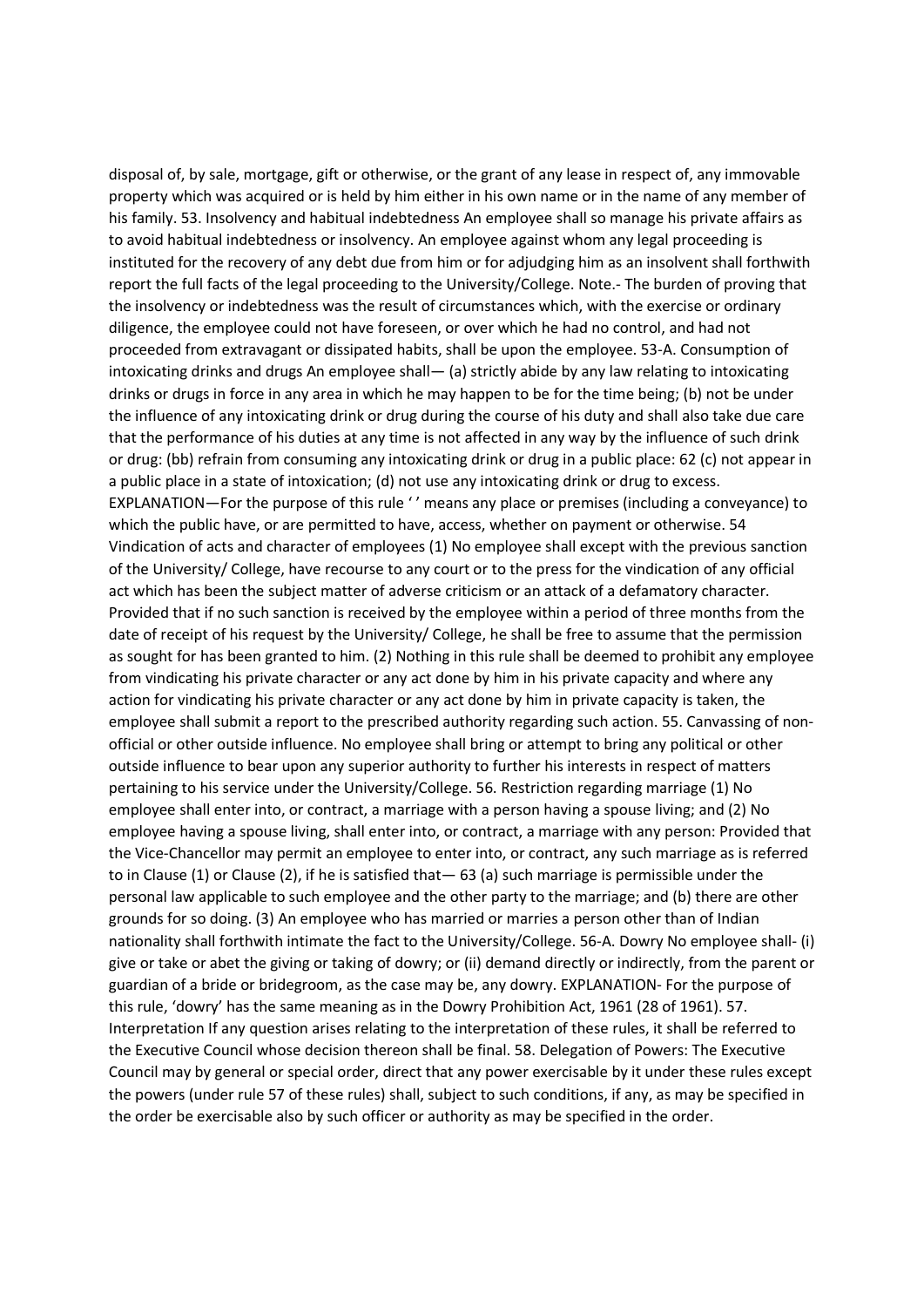अध्याय V

आचरण धारा 1

44. व्याख्या इस अध्याय में जब तक कि संदर्भ से अन्यथा अपेक्षित न हो:-एक कर्मचारी के संबंध में "परिवार के सदस्यों" में शामिल हैं; (i) कर्मचारी की पत्नी या पति, जैसा भी मामला हो, चाहे वह कर्मचारी के साथ रह रहा हो या नहीं, लेकिन एक डिक्री या आदेश द्वारा कर्मचारी से अलग पत्नी या पति, जैसा भी मामला हो, शामिल नहीं है। एक सक्षम अदालत; (ii) कर्मचारी का बेटा या बेटी या सौतेला बेटा या सौतेली बेटी पूरी तरह से उस पर निर्भर है, लेकिन इसमें एक बच्चा या सौतेला बच्चा शामिल नहीं है जो अब किसी भी तरह से कर्मचारी पर निर्भर नहीं है या जिसकी हिरासत में कर्मचारी है किसी कानून द्वारा या उसके तहत वंचित किया गया है; (iii) कर्मचारी या कर्मचारी की पत्नी या पति से संबंधित कोई अन्य व्यक्ति, चाहे वह रक्त या विवाह से हो और कर्मचारी पर पूरी तरह निर्भर हो। 52 खंड II

नियम 45. सामान्य (1) प्रत्येक कर्मचारी हर समय - (i) पूर्ण सत्यनिष्ठा बनाए रखेगा; (ii) कर्तव्य के प्रति समर्पण बनाए रखना; और (iii) ऐसा कुछ भी न करें जो विश्वविद्यालय/महाविद्यालय के किसी कर्मचारी के लिए अशोभनीय हो।

(2) (i) पर्यवेक्षी पद धारण करने वाला प्रत्येक कर्मचारी अपने नियंत्रण और अधिकार के तहत सभी कर्मचारियों की ईमानदारी और कर्तव्य के प्रति समर्पण सुनिश्चित करने के लिए हर संभव कदम उठाएगा; (ii) कोई भी कर्मचारी, अपने आधिकारिक कर्तव्यों के प्रदर्शन में, या उसे प्रदत्त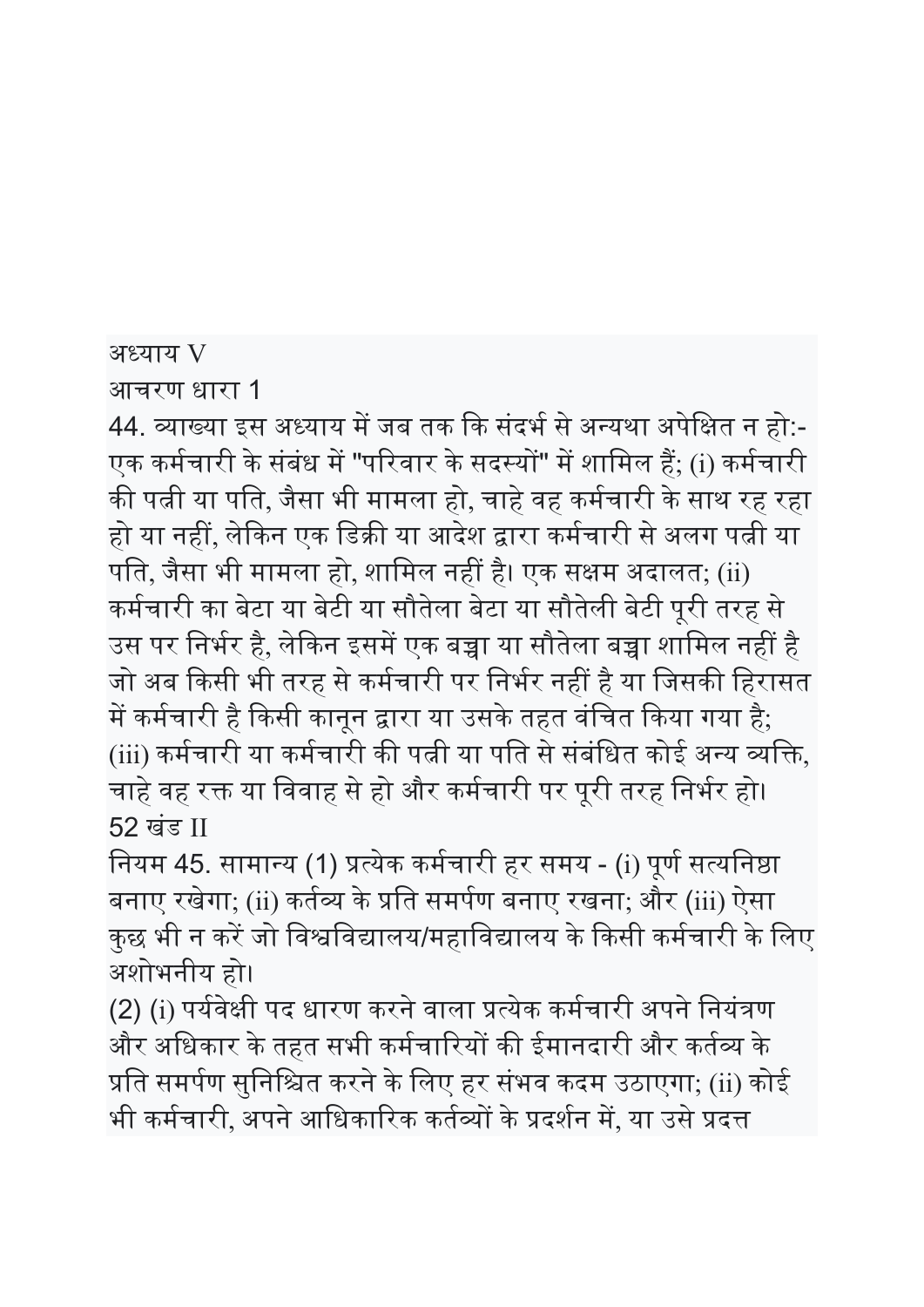शक्तियों के प्रयोग में, अपने सर्वोत्तम निर्णय के अलावा अन्य कार्य नहीं करेगा, सिवाय इसके कि जब वह अपने आधिकारिक वरिष्ठ के निर्देशन में कार्य कर रहा हो; (iii) वरिष्ठ अधिकारी का निर्देश सामान्यतः लिखित रूप में होगा। जहाँ तक संभव हो अधीनस्थों को मौखिक निर्देश देने से बचना चाहिए। जहां मौखिक निर्देश का मुद्दा अपरिहार्य हो जाता है, वहां अधिकारी वरिष्ठ अधिकारी इसके तुरंत बाद लिखित रूप में इसकी पुष्टि करेंगे; (iv) जिस कर्मचारी को अपने वरिष्ठ अधिकारी से मौखिक निर्देश प्राप्त हुआ है, वह यथाशीघ्र लिखित रूप में इसकी पुष्टि की मांग करेगा, जिस पर वरिष्ठ अधिकारी का यह कर्तव्य होगा कि वह लिखित में निर्देश की पुष्टि करे। (v) जब तक कि नियुक्ति की शर्तों में विशेष रूप से अन्यथा न कहा गया हो, प्रत्येक पूर्णकालिक कर्मचारी को ऐसे कर्तव्यों का पालन करने के लिए कहा जा सकता है जो सक्षम प्राधिकारी द्वारा उसे निर्धारित कार्य घंटों से परे और बंद छुट्टियों, शनिवार और रविवार को सौंपा जा सकता है। (vi) एक कर्मचारी काम के निर्धारित घंटों का पालन करेगा जिसके दौरान उसे अपने कर्तव्य के स्थान पर उपस्थित होना चाहिए। (vii) वैध कारण और/या अप्रत्याशित आकस्मिकताओं को छोड़कर, कोई भी कर्मचारी बिना पूर्व अनुमति के ड्यूटी से अनुपस्थित नहीं रहेगा। यदि कोई कर्मचारी बिना पूर्व अनुमति के लगातार 90 दिनों की अवधि के लिए Ჽूटी से अनुपि᭭थत रहता है, तो उसे Ჽूटी से फरार 53 माना जाएगा और उसे समाप्त करने के लिए नियम 66 के साथ पठित नियम 66 के तहत निर्धारित प्रक्रिया के अनुसार अनुशासनात्मक कार्यवाही शुरू की जाएगी। सेवाएं।

स्पष्टीकरण - I.- एक कर्मचारी जो निर्धारित समय के भीतर उसे सौंपे गए कार्य को करने में आदतन विफल रहता है और उससे अपेक्षित प्रदर्शन की गुणवत्ता के साथ खंड (ii) के अर्थ के भीतर कर्तव्य के प्रति समर्पण की कमी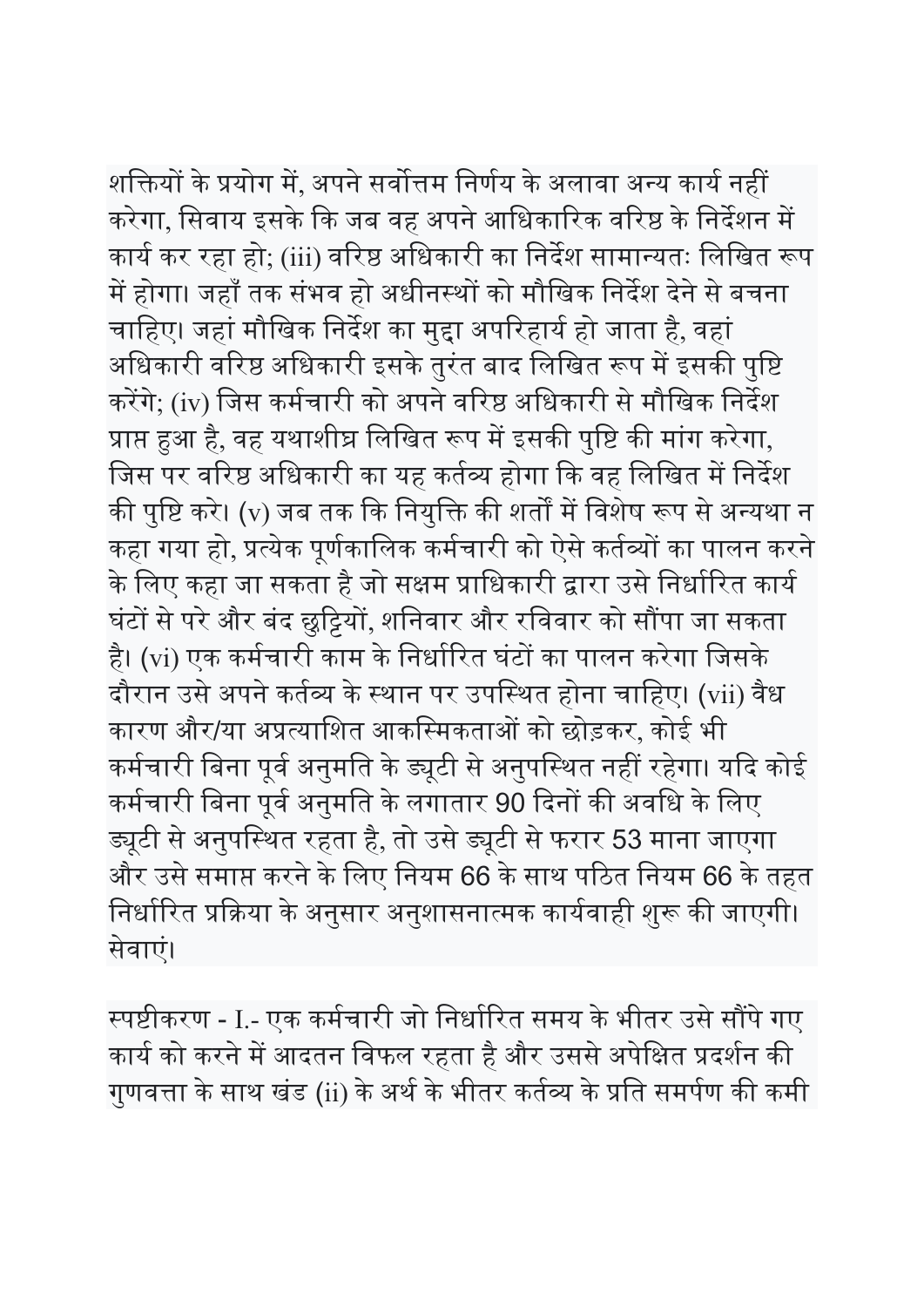समझा जाएगा। उप नियम 1. II.- उप-नियम (2) के खंड (ii) में किसी भी बात का यह अर्थ नहीं लगाया जाएगा कि किसी कर्मचारी को ऐसे निर्देश मिलने पर किसी वरिष्ठ अधिकारी या प्राधिकरण से निर्देश प्राप्त करने या अनुमोदन प्राप्त करने के लिए अपनी जिम्मेदारियों से बचने के लिए सशक्त किया जाता है। शक्तियों और जिम्मेदारियों के प्रतिनिधिमंडल के तहत आवश्यक नहीं हैं। (3) तत्परता और शिष्टाचार कोई भी कर्मचारी - (क) अपने आधिकारिक कर्तव्यों के प्रदर्शन में, अभद्र तरीके से कार्य नहीं करेगा; (बी) जनता के साथ अपने आधिकारिक व्यवहार में या अन्यथा देर करने की रणनीति अपनाना या उसे सौंपे गए कार्य के निपटान में जानबूझकर देरी करना। (4) कामकाजी महिलाओं के यौन उत्पीड़न का निषेध (1) कोई भी कर्मचारी अपने कार्यस्थल पर किसी महिला के यौन उत्पीड़न के किसी भी कार्य में शामिल नहीं होगा; (2) प्रत्येक कर्मचारी जो कार्यस्थल का प्रभारी है, ऐसे कार्यस्थल पर किसी भी महिला के यौन उत्पीड़न को रोकने के लिए उचित कदम उठाएगा स्पष्टीकरण - इस नियम के उद्देश्य के लिए, "यौन उत्पीड़न" को अध्यादेश XV-D में परिभाषित किया गया है। विश्वविद्यालय के अध्यादेश के। (5) कदाचार 'कदाचार' शब्द की व्यापकता पर प्रतिकूल प्रभाव डाले बिना, निम्नलिखित चूक के कृत्यों को कदाचार माना जाएगा:- (i) रिश्वत लेना या देना या कोई अवैध परितोषण; (ii) रोजगार के समय या रोजगार के दौरान नाम, उ᮫, िपता का नाम, माता का नाम, योग्यता, योग्यता या पिछली सेवा या किसी अन्य 54 अन्य मामलों के संबंध में गलत जानकारी प्रस्तुत करना; (iii) विश्वविद्यालय/महाविद्यालय के हित या प्रतिष्ठा के प्रतिकूल या प्रतिकूल होने की संभावना वाले तरीके से कार्य करना; (iv) वरिष्ठ के किसी भी वैध और उचित आदेश के जानबूझकर अवज्ञा या अवज्ञा, दूसरों के साथ संयोजन में या नहीं; (v) विश्वविद्यालय / कॉलेज की किसी भी संपत्ति को नुकसान; (vi) विश्वविद्यालय/महाविद्यालय के परिसर में या उसके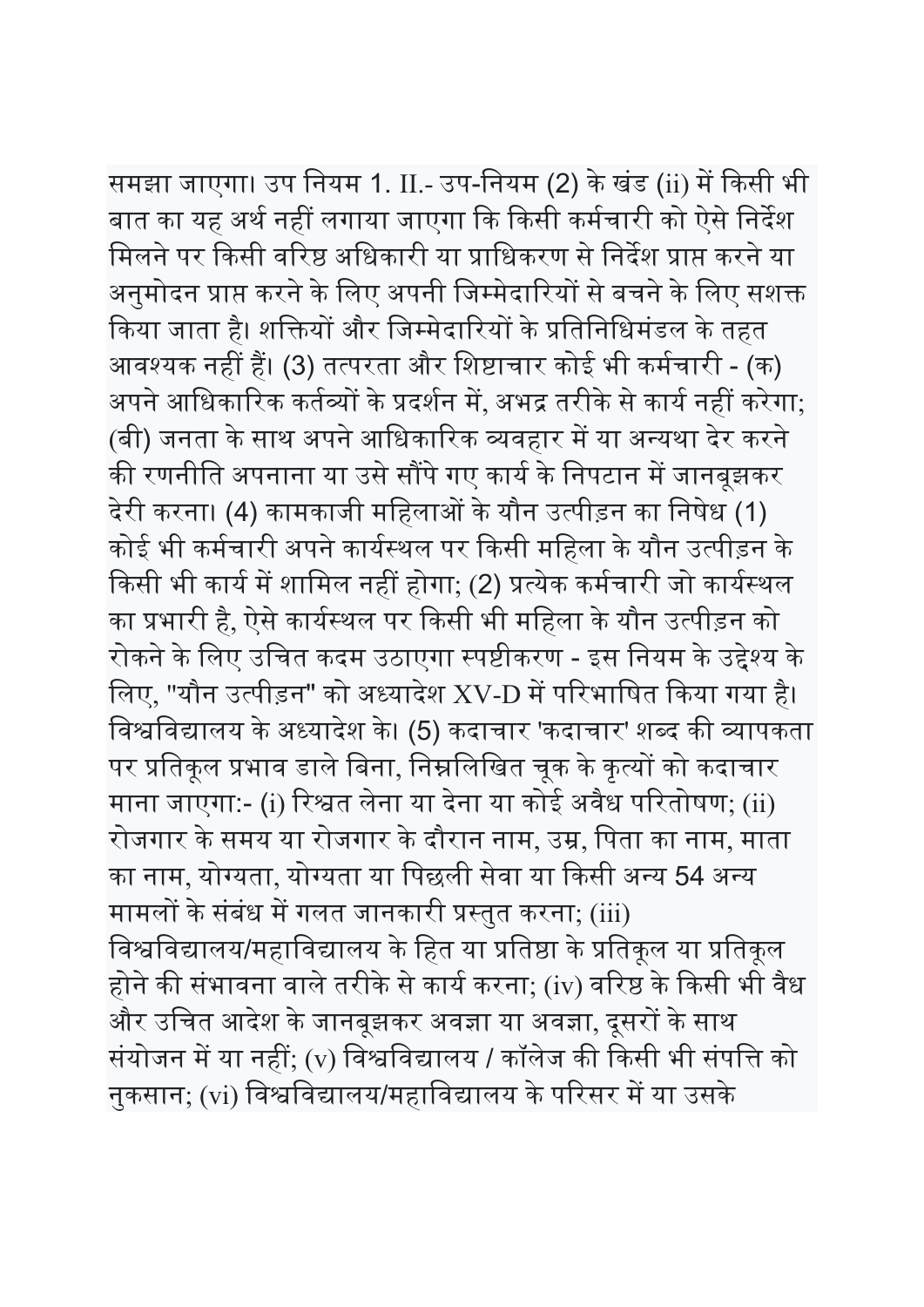आसपास स्थापित किसी भी सुरक्षा उपकरण में हस्तक्षेप या छेड़छाड़; (vii) विश्वविद्यालय/महाविद्यालय के परिसर में या ऐसे परिसर के बाहर जहां इस तरह का व्यवहार रोजगार से संबंधित या जुड़ा हुआ है, नशे में या दंगा या उच्छृंखल या अभद्र व्यवहार; (viii) प्रतिष्ठान के परिसर के भीतर जुआ; (ix) प्रतिष्ठान के परिसर में जहां यह निषिद्ध है, धूम्रपान करना; (x) नैतिक अधमता से जुड़े एक आपराधिक अपराध के रूप में किसी भी कार्य का कमीशन; (xi) अनुशासन या अच्छे व्यवहार को भंग करने वाला कोई भी कार्य करना; (xii) घरेलू कामगारों या 14 वर्ष से कम आयु के नौकरों के रूप में बच्चों का नियोजन; नोट: कदाचार के उपरोक्त उदाहरण प्रकृति में उदाहरण हैं और संपूर्ण नहीं हैं।

46. कर्मचारियों द्वारा संघों में शामिल होना (1) कोई भी कर्मचारी किसी ऐसे संघ में शामिल नहीं होगा या उसका सदस्य नहीं रहेगा, जिसके उद्देश्य या गतिविधियाँ विश्वविद्यालय/महाविद्यालय या सार्वजनिक व्यवस्था, शालीनता या नैतिकता के हितों के प्रतिकूल हों। (2) कोई भी कर्मचारी राजनीति में भाग लेने वाले किसी भी राजनीतिक दल या किसी संगठन का सदस्य नहीं होगा, या अन्यथा उससे जुड़ा नहीं होगा और न ही वह किसी राजनीतिक आंदोलन में भाग लेगा, सहायता में सदस्यता लेगा या किसी अन्य तरीके से सहायता नहीं करेगा। या गतिविधि। (3) प्रत्येक कर्मचारी का यह कर्तव्य होगा कि वह अपने परिवार के किसी भी सदस्य को किसी भी आंदोलन या गतिविधि में भाग लेने, सहायता में सदस्यता लेने या किसी अन्य तरीके से सहायता करने से रोकता है, या प्रत्यक्ष या अप्रत्यक्ष रूप से विध्वंसक होता है सरकार या

विश्वविद्यालय/महाविद्यालय, जैसा कि कानून द्वारा स्थापित किया गया है और जहां कोई कर्मचारी अपने परिवार के किसी सदस्य को ऐसे किसी आंदोलन या गतिविधि में 55 भाग लेने, या सहायता में सदस्यता लेने या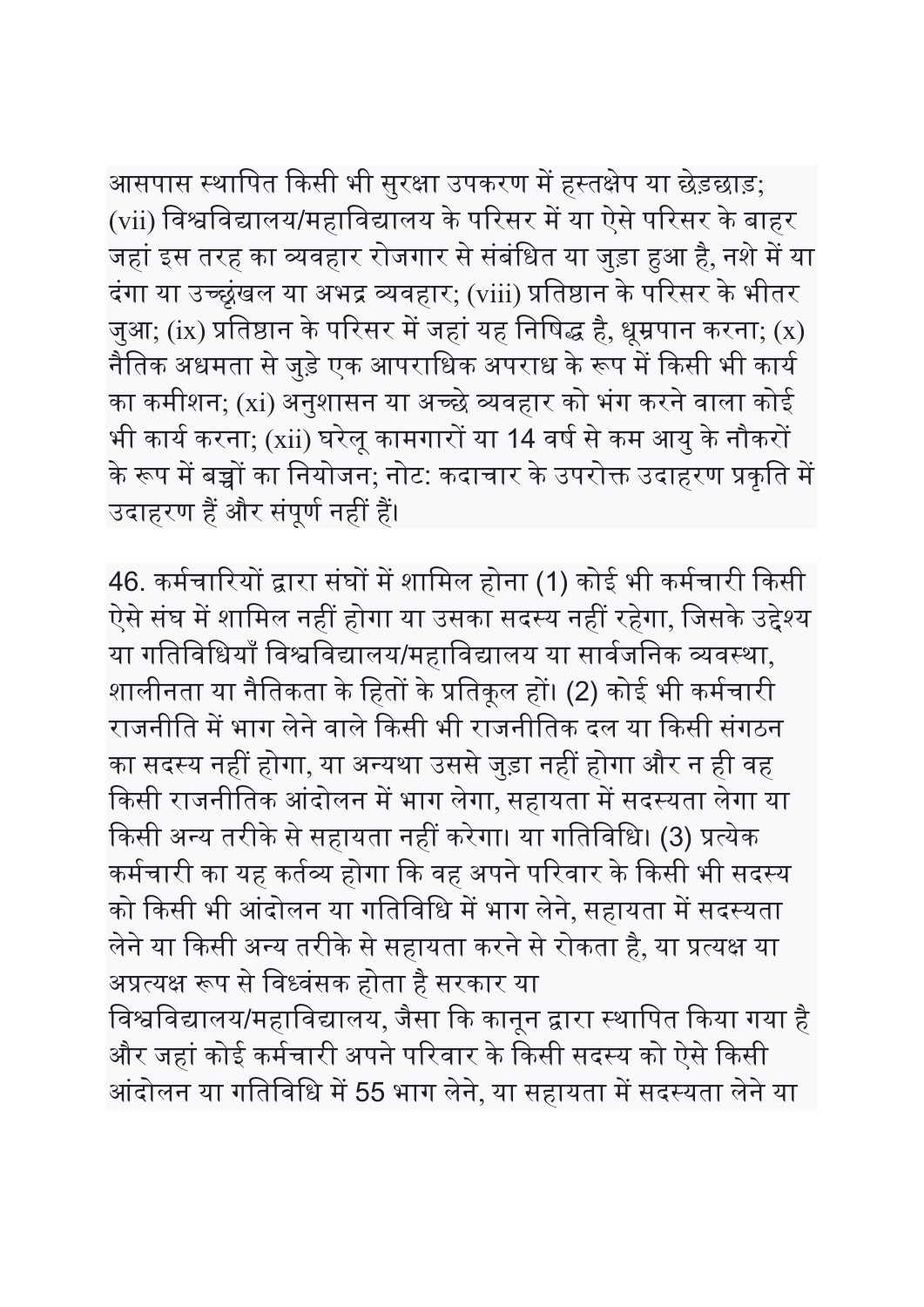किसी अन्य तरीके से सहायता करने से रोकने में असमर्थ है, तो वह विश्वविद्यालय/महाविद्यालय को इस आशय की रिपोर्ट देगा। (4) यदि कोई प्रश्न उठता है कि क्या कोई दल राजनीतिक दल है या क्या कोई संगठन राजनीति में भाग लेता है या क्या कोई आंदोलन या गतिविधि उप-नियम 47 (3) के दायरे में आती है, तो उस पर

विश्वविद्यालय/महाविद्यालय का निर्णय अंतिम होगा। . (5) कोई भी कर्मचारी किसी विधायिका या स्थानीय प्राधिकरण के चुनाव के संबंध में प्रचार या अन्यथा हस्तक्षेप नहीं करेगा या अपने प्रभाव का उपयोग नहीं करेगा या उसमें भाग नहीं लेगा। बशर्ते कि- (i) ऐसे चुनाव में वोट देने के लिए योग्य कर्मचारी अपने वोट देने के अधिकार का प्रयोग कर सकता है, लेकिन जहां वह ऐसा करता है, वह उस तरीके का कोई संकेत नहीं देगा जिसमें उसने वोट देने का प्रस्ताव किया है या वोट दिया है: (ii) एक कर्मचारी केवल इस कारण से इस उप-नियम के प्रावधान का उल्लंघन नहीं माना जाएगा ᳰक वह उस पर लागू ᳰकसी भी कानून के तहत या उसके तहत लगाए गए कर्तव्य के उचित प्रदर्शन में चुनाव के संचालन में सहायता करता है। स्पष्टीकरण - किसी कर्मचारी का अपने व्यक्ति, वाहन या निवास पर किसी चुनावी चिन्ह का प्रदर्शन इस उप-नियम के अर्थ के भीतर चुनाव के संबंध में अपने प्रभाव का उपयोग करने के समान होगा।

47. प्रदर्शन और हड़ताल कोई भी कर्मचारी- (i) खुद को शामिल नहीं करेगा या किसी ऐसे प्रदर्शन या हड़ताल में भाग नहीं लेगा जो विश्वविद्यालय / कॉलेज या सार्वजनिक व्यवस्था, शालीनता या नैतिकता के हित में हो, या जिसमें अदालत की अवमानना, मानहानि या उकसाना शामिल हो एक अपराध के लिए या; (ii) अपनी सेवा या किसी अन्य कर्मचारी की सेवा से संबंधित किसी भी मामले के संबंध में किसी भी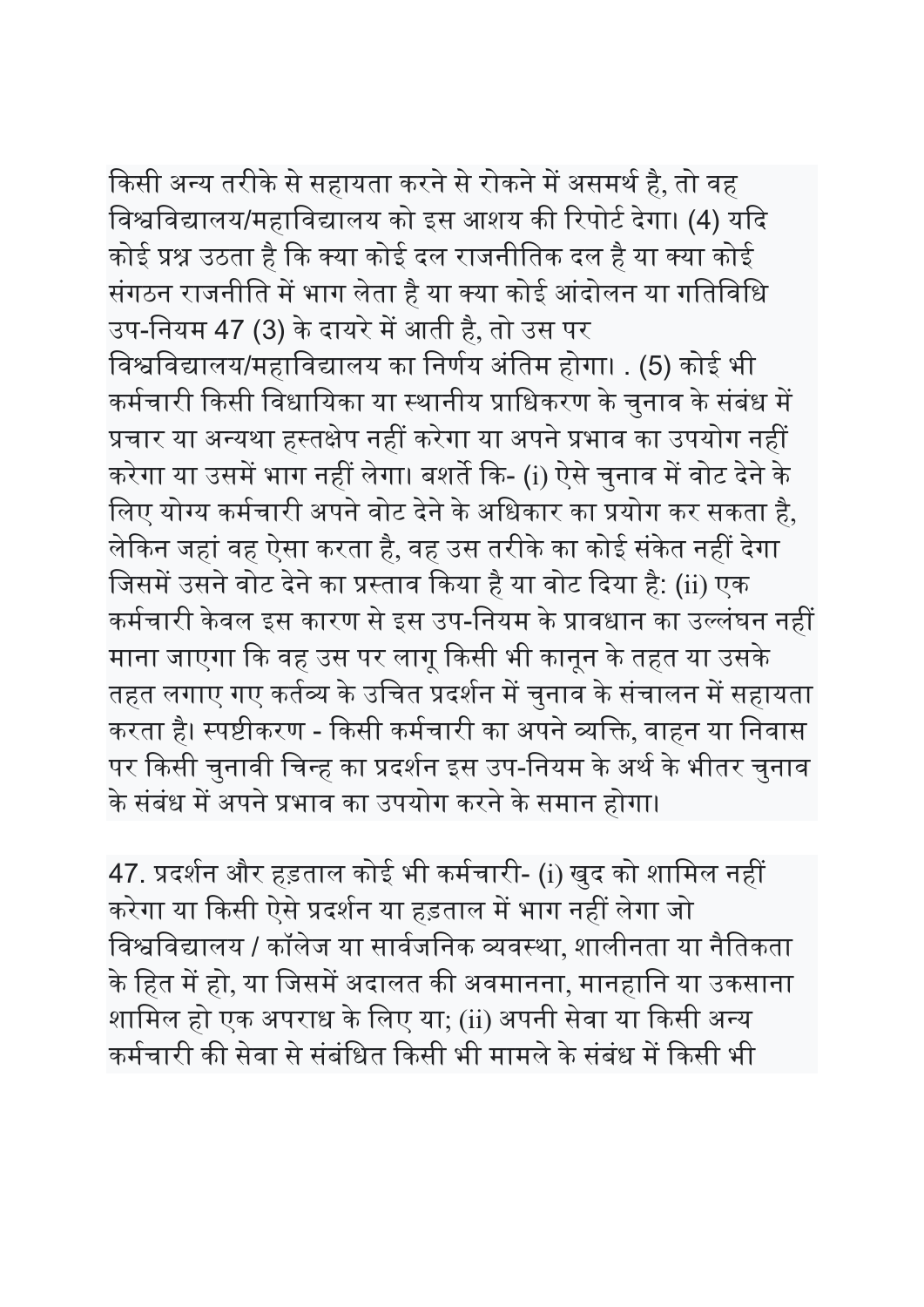प्रकार की हड़ताल या जबरदस्ती या शारीरिक दबाव का सहारा लेना या ᳰकसी भी तरह से उकसाना।

48. प्रेस या अन्य मीडिया से संबंध (1) कोई भी कर्मचारी, विश्वविद्यालय/महाविद्यालय की पूर्व स्वीकृति के बिना, पूरी तरह से या आंशिक रूप से, या किसी समाचार पत्र या आवधिक प्रकाशन या इलेक्ट्रॉनिक मीडिया के संपादन या प्रबंधन का संचालन या संचालन या भाग नहीं लेगा। . (2) कोई भी कर्मचारी, विश्वविद्यालय/महाविद्यालय, या विहित प्राधिकारी की पूर्व स्वीकृति या अपने कर्तव्यों के वास्तविक निर्वहन के बिना, रेडियो प्रसारण/इलेक्ट्रॉनिक मीडिया में भाग नहीं लेगा या कोई लेख नहीं देगा या कोई पत्र या पुस्तक नहीं लिखेगा। या तो अपने नाम से या गुमनाम रूप से, छद्म नाम से या किसी अखबार या पत्रिका के नाम पर: बशर्ते कि इस तरह के प्रसारण / प्रसारण या ऐसा योगदान या लेखन विशुद्ध रूप से साहित्यिक, कलात्मक या वैज्ञानिक चरित्र का हो तो ऐसी कोई मंजूरी की आवश्यकता नहीं होगी। (3) किसी पुस्तक का प्रकाशन करने वाला या सार्वजनिक मीडिया में भाग लेने वाला कर्मचारी हर समय यह स्पष्ट करेगा कि उसके द्वारा व्यक्त किए गए विचार उसके अपने हैं न कि विश्वविद्यालय/महाविद्यालय के। (4) कोई भी कर्मचारी, किसी रेडियो प्रसारण में, किसी इलेक्ट्रॉनिक मीडिया के माध्यम से या अपने नाम से या गुमनाम रूप से, छद्म नाम से या किसी अन्य व्यक्ति के नाम पर या प्रेस को किसी भी संचार में या किसी सार्वजनिक भाषण में प्रकाशित किसी दस्तावेज़ में प्रसारित नहीं करेगा। , तथ्य या राय का कोई भी बयान देना जो विश्वविद्यालय / कॉलेज की किसी भी वर्तमान या हाल की नीति या कार्रवाई की प्रतिकूल आलोचना का प्रभाव है: बशर्ते कि इस खंड में निहित कुछ भी कर्मचारी द्वारा कार्यालय के रूप में विचारों की वास्तविक अभिव्यक्ति पर लागू नहीं होगा कर्मचारियों की ऐसी श्रेणी की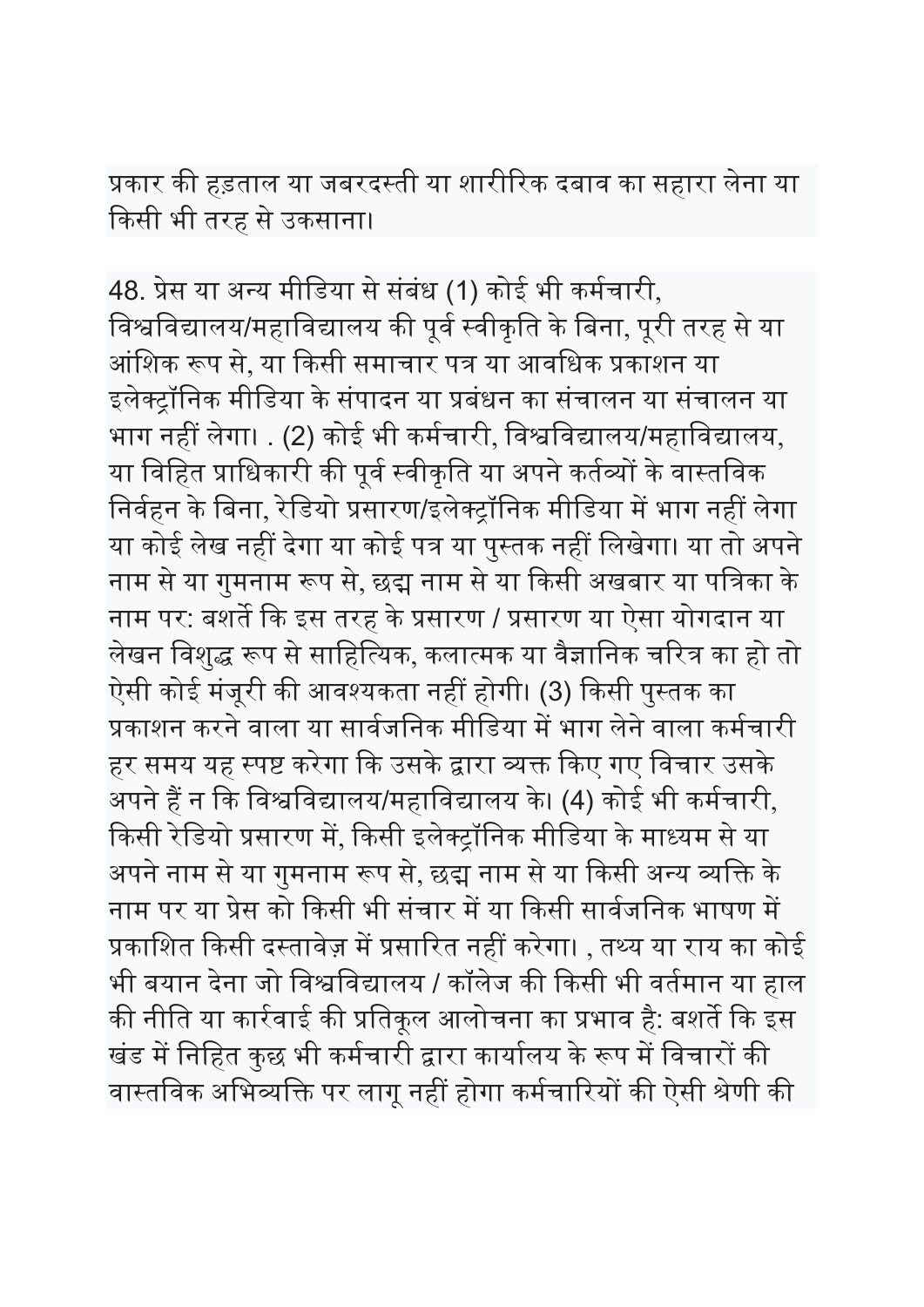सेवा की शर्तों की रक्षा करने या उसमें सुधार सुनिश्चित करने के उद्देश्य से एक ट्रेड यूनियन या कर्मचारियों के संघ का वाहक। बशर्ते यह भी कि इस नियम की कोई भी बात किसी कर्मचारी द्वारा उसकी आधिकारिक क्षमता में दिए गए बयानों या व्यक्त किए गए विचारों पर या उसे सौंपे गए कर्तव्यों के उचित प्रदर्शन पर लागू नहीं होगी। 48-ए। अभ्यावेदन जब भी कोई कर्मचारी कोई दावा प्रस्तुत करना चाहता है या किसी शिकायत या उसके साथ किए गए किसी भी गलत के निवारण की मांग करता है, तो उसे अपना मामला उचित माध्यम से अग्रेषित करना चाहिए और अपने आवेदन की ऐसी अग्रिम प्रतियां किसी भी उच्च प्राधिकारी को अग्रेषित नहीं करेगा, जब तक कि निम्न प्राधिकारी दावे को खारिज कर दिया है, या राहत से इनकार कर दिया है, या मामले के निपटान में तीन महीने से अधिक की देरी हो रही है। कोई भी कर्मचारी अधिकारियों को संबोधित किसी संयुक्त अभ्यावेदन या किसी शिकायत के निवारण या किसी अन्य मामले के लिए हस्ताक्षरकर्ता नहीं होगा। 49. किसी समिति या किसी अन्य प्राधिकारी के समक्ष साक्ष्य (1) उप-नियम (3) में उपबंधित के सिवाय कोई भी कर्मचारी, विश्वविद्यालय/महाविद्यालय की पूर्व स्वीकृति के बिना, किसी व्यक्ति द्वारा की गई किसी जांच के संबंध में साक्ष्य नहीं देगा, समिति या प्राधिकरण। (2) जहां उप-िनयम (1) के तहत कोई मंजूरी दी गई है, ऐसा सा᭯य देने वाला कोई भी कर्मचारी विश्वविद्यालय / कॉलेज या सरकार की नीति या किसी कार्रवाई की आलोचना नहीं करेगा। (3) इस नियम में कुछ भी लागू

नहीं होगा- (ए) कुलाध्यक्ष, कुलपति, सरकार और संसद या किसी राज्य विधानमंडल द्वारा नियुक्त किसी प्राधिकारी के समक्ष जांच पर दिए गए साक्ष्य; या (बी) किसी न्यायिक जांच में दिए गए सबूत; या (सी) कुलपति के अधीनस्थ विश्वविद्यालय/महाविद्यालय के अधिकारियों द्वारा आदेशित किसी विभागीय जांच में दिए गए साक्ष्य।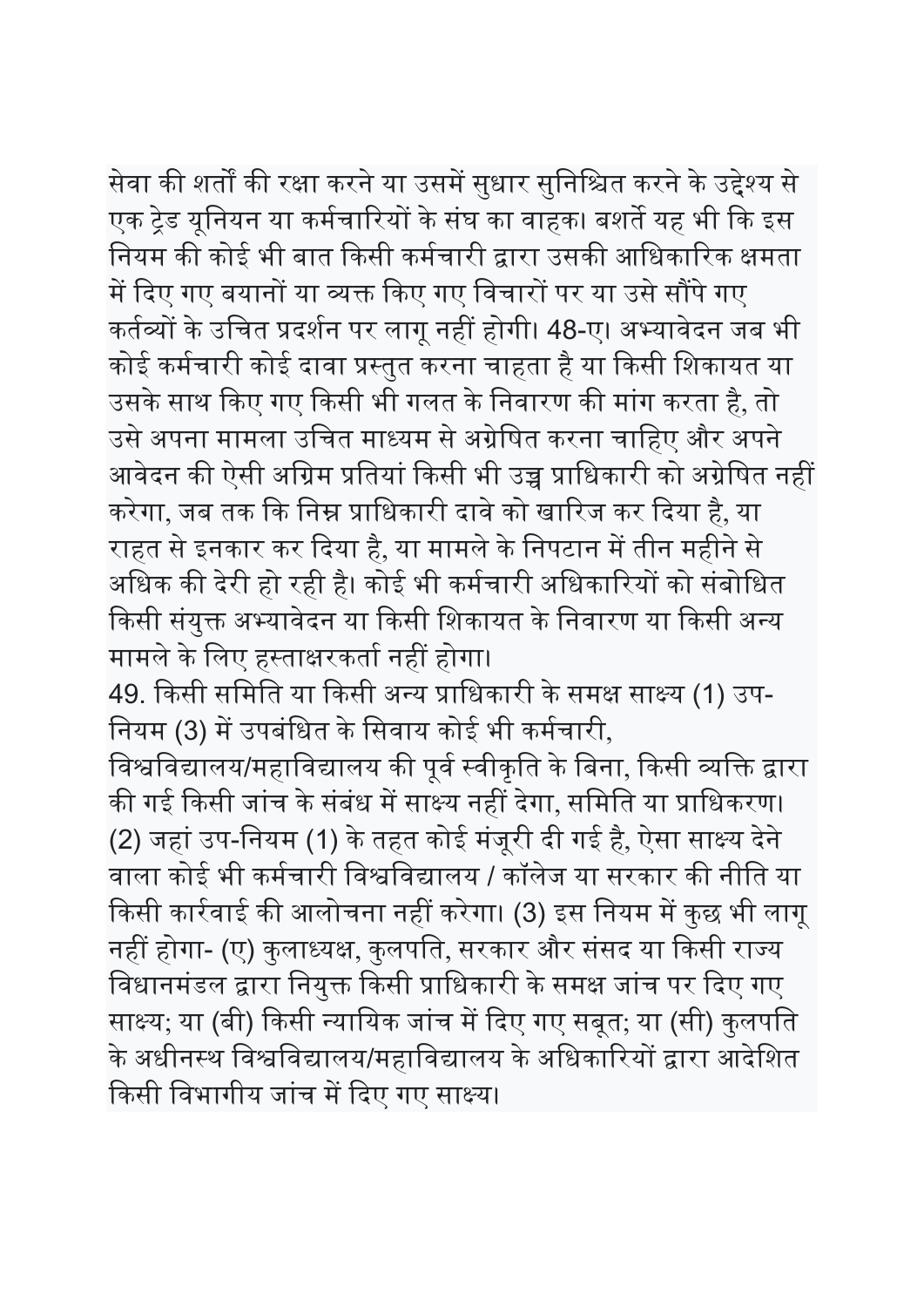50. आधिकारिक सूचना का संचार प्रत्येक कर्मचारी, अपने कर्तव्यों का सद्भावपूर्वक पालन करते हुए, सूचना का अधिकार अधिनियम, 2005 (2005 का 22) और उसके तहत बनाए गए नियमों के अनुसार केंद्रीय लोक सूचना अधिकारी के माध्यम से किसी व्यक्ति को सूचना संप्रेषित करेगा। (सीपीआईओ)/विश्वविद्यालय/महाविद्यालय के जन सूचना अधिकारी (पीआईओ)। बशर्ते कि कोई भी कर्मचारी,

विश्वविद्यालय/महाविद्यालय के किसी सामान्य या विशेष आदेश के अनुसार या उसे सौंपे गए कर्तव्यों के सद्भाव में प्रदर्शन को छोड़कर, प्रत्यक्ष या अप्रत्यक्ष रूप से, किसी भी आधिकारिक दस्तावेज या उसके किसी भाग या वर्गीकृत जानकारी को संप्रेषित नहीं करेगा। कोई कर्मचारी या कोई अन्य व्यक्ति जिसे वह इस तरह के दस्तावेज़ या वर्गीकृत जानकारी को संप्रेषित करने के लिए अधिकृत नहीं है।

51. सदस्यता कोई भी कर्मचारी, विश्वविद्यालय/महाविद्यालय या विहित प्राधिकारी की पूर्व स्वीकृति के बिना, किसी भी प्रकार के धन या अन्य संग्रह को नकद या वस्तु के रूप में जुटाने के लिए योगदान नहीं मांगेगा या स्वीकार नहीं करेगा या अन्यथा स्वयं को संबद्ध नहीं करेगा। वास्तविक उद्देश्य को छोड़कर किसी भी वस्तु का अनुसरण करना, उदा। विश्वविद्यालय/कॉलेज स्टाफ के किसी सदस्य या संकट में उसके परिवार के स्वागत/विदाई या वित्तीय सहायता के लिए।

52. निजी व्यापार या रोजगार (1) उप-नियम (2) के प्रावधानों के अधीन, कोई भी कर्मचारी, विश्वविद्यालय/महाविद्यालय की पूर्व स्वीकृति के बिना: (क) किसी व्यापार या व्यवसाय में प्रत्यक्ष या अप्रत्यक्ष रूप से संलग्न नहीं होगा, या (बी) किसी भी अन्य रोजगार के लिए बातचीत, या शुरू, या (सी) किसी भी निकाय में एक उम्मीदवार या उम्मीदवारों के लिए एक वैकल्पिक कार्यालय, या किसी भी निकाय में, चाहे निगमित हो या नहीं, या (डी) समर्थन में प्रचार बीमा एजेंसी, कमीशन एजेंसी, आदि के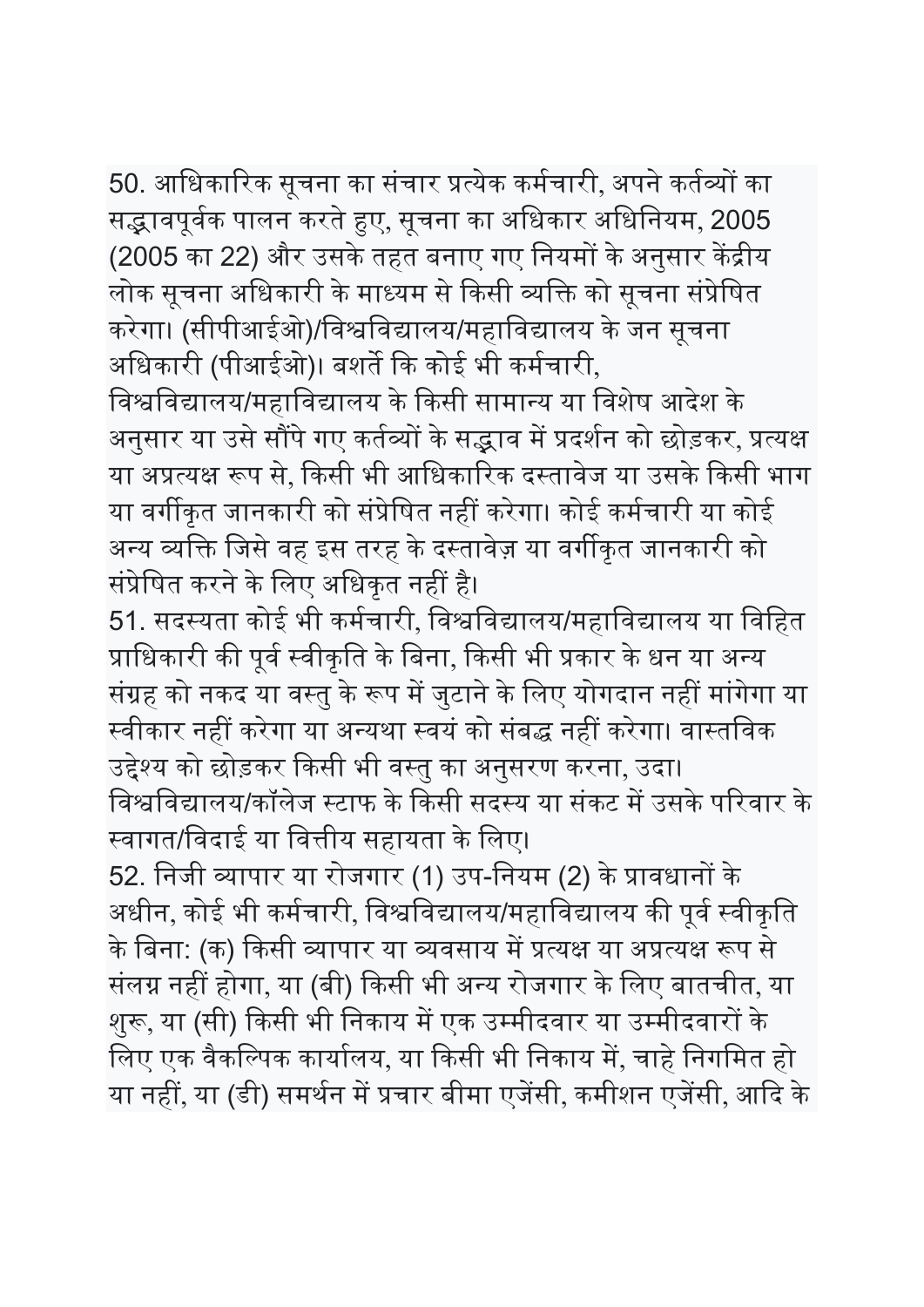किसी भी व्यवसाय का, जिसका स्वामित्व या प्रबंधन उसके परिवार के किसी सदस्य द्वारा किया जाता है, या (ई) के तहत पंजीकृत या पंजीकृत होने के लिए आवश्यक किसी भी बैंक या अन्य कंपनी के पंजीकरण, प्रचार या प्रबंधन में भाग लेता है। कंपनी अधिनियम, 1956 (1956 का 1), या कुछ समय के लिए लागू कोई अन्य कानून, या वाणिज्यिक उद्देश्यों के लिए किसी सहकारी समिति का। (च) निम्नलिखित के निर्माण में किसी भी तरीके से भाग लेना या स्वयं को संबद्ध करना- (i) एक प्रायोजित मीडिया (रेडियो या टेलीविजन) कार्यक्रम; या (ii) एक मीडिया कार्यक्रम जो सरकारी मीडिया द्वारा शुरू किया गया है लेकिन एक निजी एजेंसी द्वारा प्रस्तुत किया गया है; या (iii) वीडियो पत्रिका सहित निजी तौर पर निर्मित मीडिया कार्यक्रम; बशर्ते कि उस मामले में कोई पूर्व अनुमति आवश्यक नहीं होगी जहां कोई कर्मचारी अपनी आधिकारिक क्षमता में सरकारी मीडिया द्वारा निर्मित या शुरू किए गए कार्यक्रम में भाग लेता है। (2) कोई कर्मचारी, विश्वविद्यालय/महाविद्यालय की पूर्व स्वीकृति के बिना- (क) सामाजिक या धर्मार्थ प्रकृति का मानद कार्य कर सकता है, या (ख) कभी-कभी साहित्यिक, कलात्मक या वैज्ञानिक चरित्र का कार्य कर सकता है, या (ग) ) भाग लेना एक शौकिया के रूप में खेल गतिविधियों, या (डी) पंजीकरण, पदोन्नति या प्रबंधन (एक वैकल्पिक कार्यालय की होल्डिंग शामिल नहीं) या एक साहित्यिक, वैज्ञानिक या धर्मार्थ समाज या एक क्लब या इसी तरह के संगठन में भाग लेने के उद्देश्य या उद्देश्य जो सोसायटी पंजीकरण अधिनियम, 1860 (1860 का 21) के तहत पंजीकृत खेल, सांस्कृतिक या मनोरंजक गतिविधियों को बढ़ावा देने से संबंधित है, या किसी अन्य कानून को लागू करने के लिए, या (ई) पंजीकरण, पदोन्नति या प्रबंधन में भाग लेते हैं ( सहकारी समिति अधिनियम, 1912 (1912 का 2) के तहत पंजीकृत कर्मचारी के लाभ के लिए पर्याप्त रूप से 59 सहकारी समिति के निर्वाचित कार्यालय का आयोजन शामिल नहीं है), या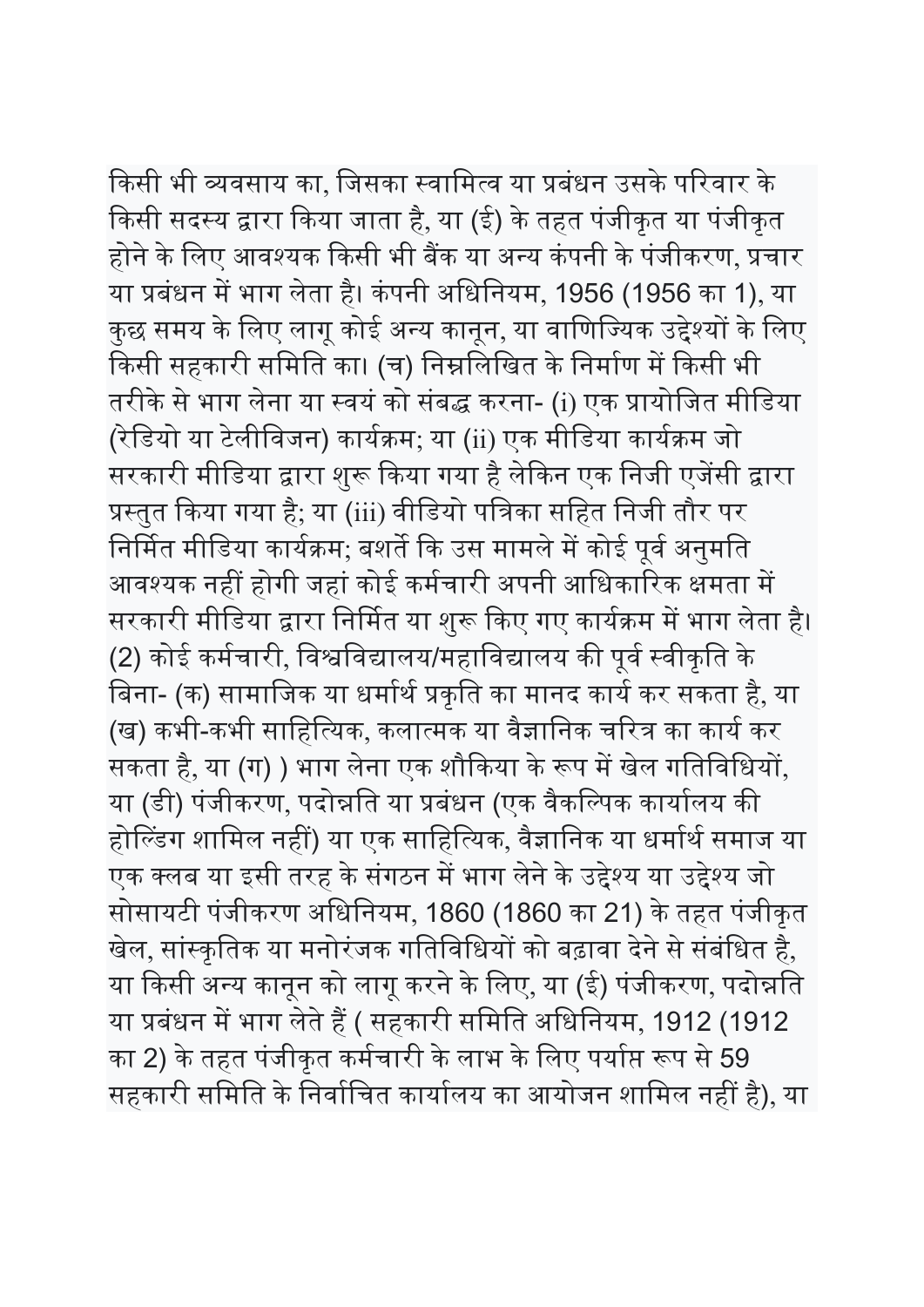किसी अन्य कानून के तहत वर्तमान में लागू: बशर्ते कि- (i) वह ऐसी गतिविधियों में भाग लेना बंद कर देगा, यदि ऐसा विश्वविद्यालय/महाविद्यालय द्वारा निर्देशित किया गया हो; और (ii) इस उप-नियम के खंड (डी) या खंड (ई) के तहत आने वाले मामले में, उसके आधिकारिक कर्तव्यों को प्रभावित नहीं होगा और वह इस तरह की गतिविधि में भाग लेने के एक महीने की अवधि के भीतर रिपोर्ट करेगा विश्वविद्यालय/महाविद्यालय को उनकी भागीदारी की प्रकृति का विवरण देते हुए। (3) प्रत्येक कर्मचारी विश्वविद्यालय/महाविद्यालय को रिपोर्ट करेगा यदि उसके परिवार का कोई सदस्य किसी व्यापार या व्यवसाय में लगा हुआ है या बीमा एजेंसी या कमीशन एजेंसी का मालिक है या उसका प्रबंधन करता है। (4) जब तक विश्वविद्यालय/महाविद्यालय के सामान्य या विशेष आदेशों द्वारा अन्यथा प्रदान नहीं किया जाता है, कोई भी कर्मचारी उसके द्वारा किसी निजी या सार्वजनिक निकाय या किसी निजी व्यक्ति के लिए किए गए किसी भी कार्य के लिए निर्धारित प्राधिकारी की

मंजूरी के बिना कोई शुल्क स्वीकार नहीं कर सकता है। यहां प्रयुक्त शब्द 'शुल्क' का वही अर्थ होगा जो इन नियमों के नियम 4 (vii) में दिया गया है।

52-बी अचल संपत्ति 1 (i) प्रत्येक कर्मचारी किसी भी विश्वविद्यालय/महाविद्यालय सेवा या पद पर अपनी पहली नियुक्ति पर अपनी संपत्ति और देनदारियों की विवरणी इस तरह के रूप में प्रस्तुत करेगा जैसा कि विश्वविद्यालय / कॉलेज द्वारा निर्धारित किया जा सकता है, जिसमें पूरा विवरण दिया गया है। - (ए) उसके द्वारा विरासत में मिली अचल संपत्ति, या उसके द्वारा स्वामित्व या अर्जित या उसके द्वारा पट्टे या बंधक पर रखी गई, या तो उसके नाम पर या उसके परिवार के किसी सदस्य के नाम पर या किसी अन्य व्यक्ति के नाम पर; नोट 1- उप-नियम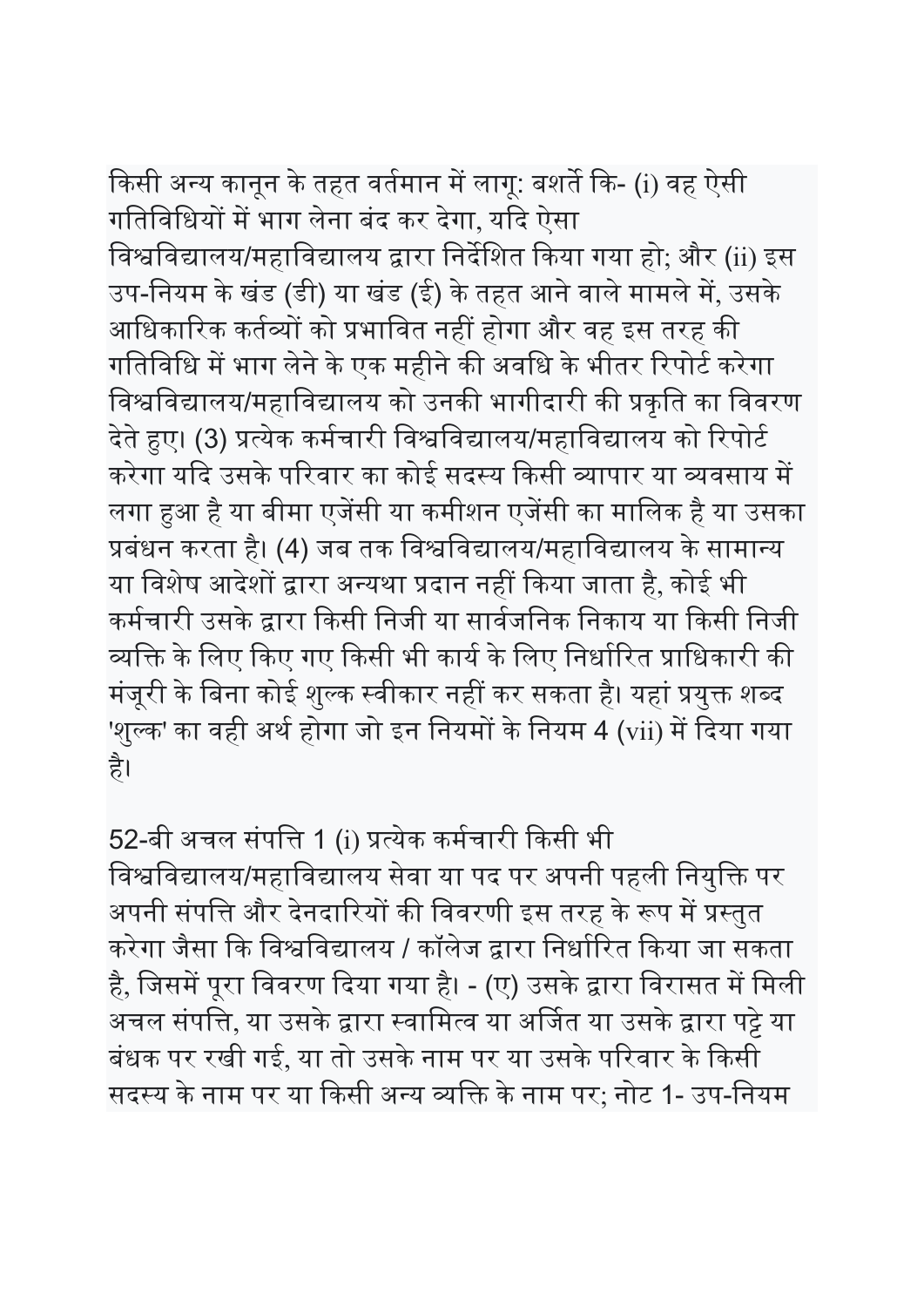(1) आमतौर पर ग्रुप डी के पूर्ववर्ती कर्मचारियों पर लागू नहीं होगा, लेकिन विश्वविद्यालय/कॉलेज यह निर्देश दे सकता है कि यह ऐसे किसी भी कर्मचारी या ऐसे कर्मचारियों के समूह पर लागू होगा। नोट 2- जहां पहले से ही किसी सेवा से संबंधित या पद धारण करने वाला कर्मचारी किसी अन्य सिविल सेवा या पद पर नियुक्त किया जाता है, उसे इस खंड के तहत एक नया रिटर्न जमा करने की आवश्यकता नहीं होगी। (ii) ग्रुप ए या ग्रुप बी में शामिल किसी भी सेवा या किसी पद पर रहने वाला प्रत्येक कर्मचारी इस संबंध में विश्वविद्यालय/कॉलेज द्वारा निर्धारित प्रपत्र में वार्षिक रिटर्न जमा करेगा जिसमें उसे विरासत में मिली अचल संपत्ति के बारे में पूरा विवरण होगा। या उसके स्वामित्व में या उसके द्वारा अर्जित या उसके द्वारा अपने नाम पर या उसके परिवार के किसी सदस्य के नाम पर या किसी अन्य व्यक्ति के नाम पर पट्टे या गिरवी पर रखा गया है। 2. कोई भी कर्मचारी, विश्वविद्यालय/महाविद्यालय के पूर्व ज्ञान के बिना, किसी भी अचल संपत्ति का अधिग्रहण या निपटान नहीं करेगा पट्टे, गिरवी, खरीद, बिक्री, उपहार या अन्यथा या तो अपने नाम पर या अपने परिवार के किसी सदस्य के नाम पर: बशर्ते कि विश्वविद्यालय / कॉलेज की पूर्व मंजूरी कर्मचारी द्वारा प्राप्त की जाएगी यदि ऐसा कोई लेनदेन एक के साथ है व्यक्ति जिसका उसके साथ आधिकारिक व्यवहार है। 3. विश्वविद्यालय/महाविद्यालय, किसी भी समय, सामान्य या विशेष आदेश द्वारा, किसी कर्मचारी से आदेश में निर्दिष्ट अवधि के भीतर, उसके द्वारा या उसकी ओर से धारित या अर्जित की गई ऐसी अचल संपत्ति का पूर्ण और पूर्ण विवरण प्रस्तुत करने की अपेक्षा कर सकता है। या उसके परिवार के किसी सदस्य द्वारा आदेश में निर्दिष्ट किया जा सकता है। इस तरह के बयान में, यदि विश्वविद्यालय/महाविद्यालय द्वारा ऐसा आवश्यक हो, तो उस माध्यम का विवरण शामिल होगा जिसके द्वारा, या जिस स्रोत से संपत्ति अर्जित की गई थी। 4. विश्वविद्यालय/महाविद्यालय समूह सी या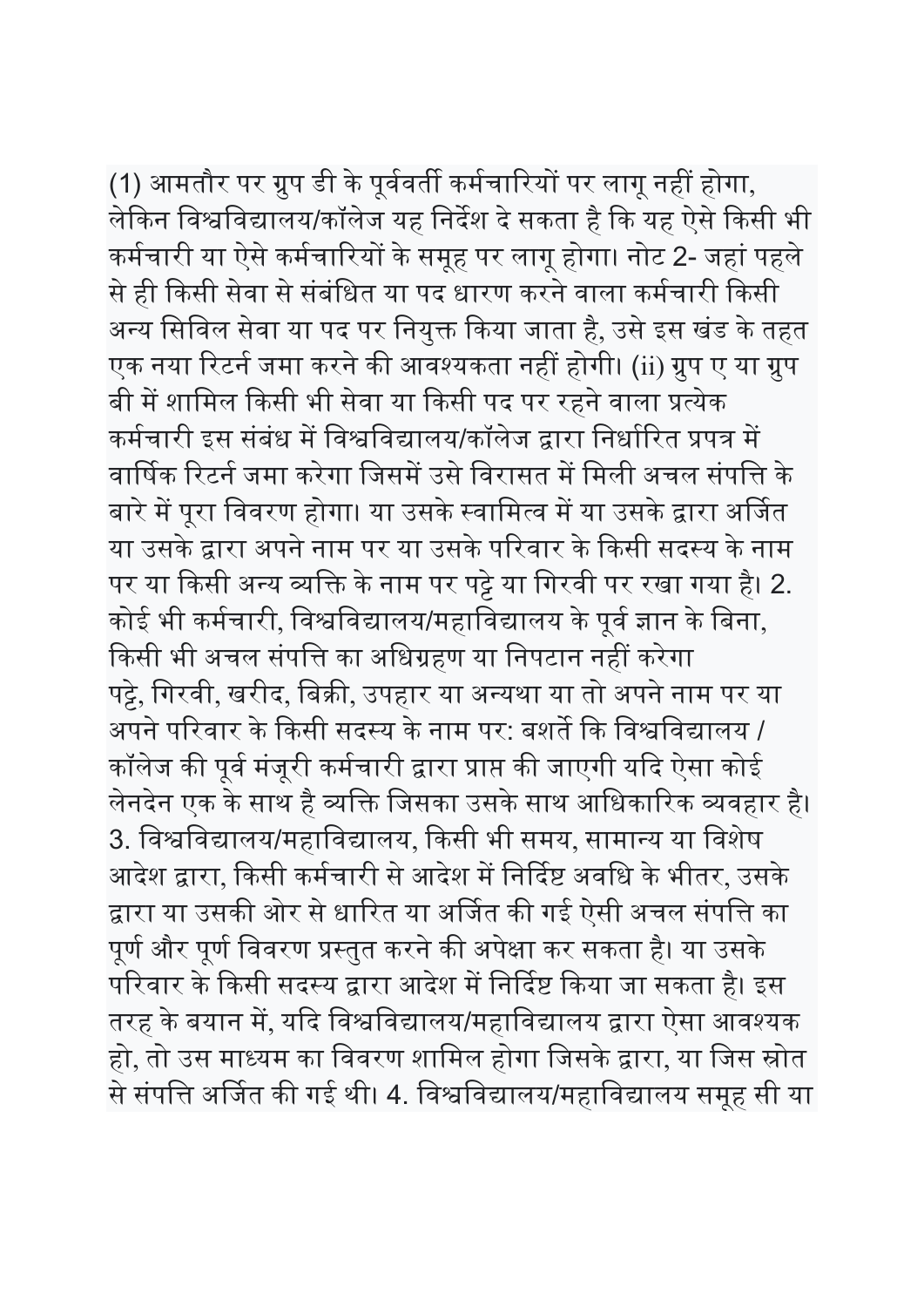पूर्ववर्ती समूह डी से संबंधित किसी भी श्रेणी के कर्मचारियों को उपनियम

3 को छोड़कर इस नियम के किसी भी प्रावधान से छूट दे सकता है। हालांकि, कार्यकारी परिषद की सहमति के बिना ऐसी कोई छूट नहीं दी जाएगी। स्पष्टीकरण - इस नियम के प्रयोजन के लिए 'पट्टा' का अर्थ है, उस स्थान को छोड़कर, जहां से इसे प्राप्त किया जाता है, या दिया जाता है, कर्मचारी के साथ आधिकारिक व्यवहार करने वाले व्यक्ति, अचल संपत्ति का पट्टा साल-दर-साल या किसी भी अवधि के लिए एक वर्ष से अधिक या वार्षिक किराया आरक्षित करना। 5. भारत के बाहर अचल संपत्ति के अधिग्रहण और निपटान और विदेशियों के साथ लेनदेन आदि के संबंध में प्रतिबंध। उप-नियम (2) में निहित किसी भी चीज के बावजूद, कोई भी कर्मचारी विश्वविद्यालय/कॉलेज की पूर्व मंजूरी के बिना नहीं करेगा: 61 (ए) खरीद, गिरवी, पट्टे, उपहार या अन्यथा या तो उसके नाम पर या उसके परिवार के किसी सदस्य के नाम पर, भारत के बाहर स्थित किसी भी अचल संपत्ति का अधिग्रहण; (बी) भारत के बाहर स्थित किसी भी अचल संपत्ति के संबंध में निपटान या बिक्री, बंधक, उपहार, या अन्यथा, या किसी भी अचल संपत्ति के संबंध में कोई पट्टा प्रदान करना जो उसके द्वारा अपने नाम पर या उसके किसी सदस्य के नाम पर अर्जित या धारण किया गया था परिवार; (सी) किसी भी विदेशी, विदेशी सरकार, विदेशी संगठन या चिंता के साथ किसी भी लेनदेन में प्रवेश करें: - (i) खरीद, बंधक, पट्टे, उपहार या अन्यथा, अपने नाम पर या किसी सदस्य के नाम पर अधिग्रहण के लिए उसका परिवार, किसी अचल संपत्ति का। (ii) के लिए बिक्री, गिरवी, उपहार या अन्यथा, या किसी अचल संपत्ति के संबंध में किसी भी पट्टे के अनुदान का निपटान, जो उसके द्वारा अपने नाम पर या उसके परिवार के किसी सदस्य के नाम पर अर्जित या धारण की गई थी। 53. दिवाला और आदतन ऋणग्रस्तता एक कर्मचारी अपने निजी मामलों का प्रबंधन इस प्रकार करेगा कि आदतन ऋणग्रस्तता या दिवालियेपन से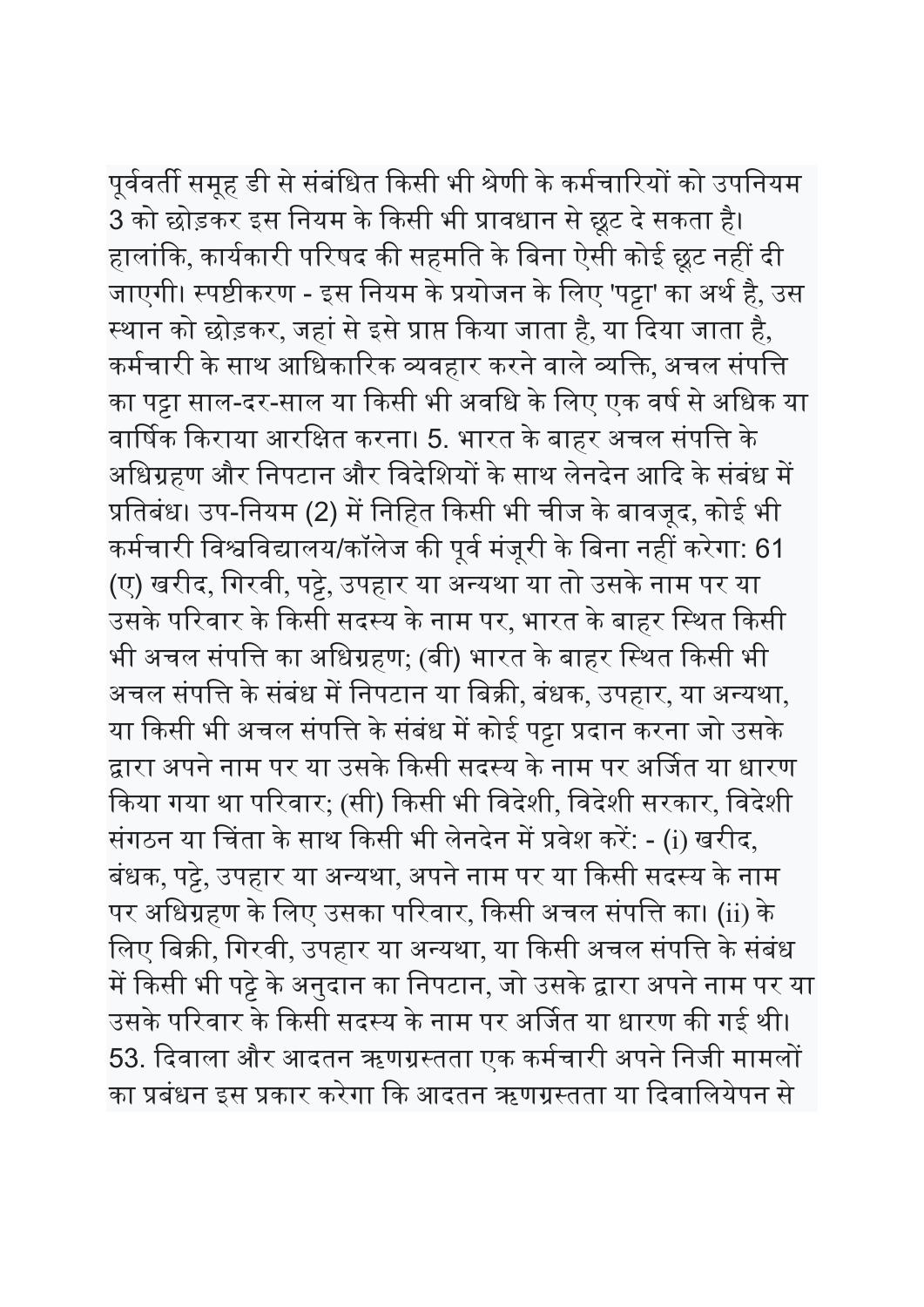बचा जा सके। जिस कर्मचारी के खिलाफ किसी भी ऋण की वसूली के लिए या उसे दिवालिया घोषित करने के लिए कोई कानूनी कार्यवाही शुरू की गई है, वह तुरंत विश्वविद्यालय / कॉलेज को कानूनी कार्यवाही के पूर्ण तथ्यों की रिपोर्ट करेगा। नोट।- यह साबित करने का भार कि दिवाला या ऋणग्रस्तता उन परिस्थितियों का परिणाम थी, जो व्यायाम या सामान्य परिश्रम के साथ, कर्मचारी पूर्वाभास नहीं कर सकता था, या जिस पर उसका कोई नियंत्रण नहीं था, और वह फालतू या विलुप्त आदतों से आगे नहीं बढ़ा था , कर्मचारी पर होगा। 53-ए। नशीले पेय और नशीली दवाओं का सेवन एक कर्मचारी को- (ए) मादक पेय या ड्रग्स से संबंधित किसी भी क्षेत्र में लागू किसी भी कानून का सख्ती से पालन करना होगा जिसमें वह कुछ समय के लिए हो सकता है; (बी) अपने कर्तव्य के दौरान किसी भी मादक पेय या नशीली दवाओं के प्रभाव में नहीं होगा और यह भी ध्यान रखेगा कि किसी भी समय उसके कर्तव्यों का प्रदर्शन ऐसे पेय या नशीली दवाओं के प्रभाव से किसी भी तरह से प्रभावित न हो: (बीबी) सार्वजनिक स्थान पर किसी भी मादक पेय या नशीली दवाओं का सेवन करने से बचना चाहिए: 62 (सी) नशे की स्थिति में सार्वजनिक स्थान पर दिखाई नहीं देना; (डी) किसी भी मादक पेय या दवा का अधिक मात्रा में उपयोग न करें। स्पष्टीकरण—इस नियम के प्रयोजन के लिए ''' का अर्थ किसी भी स्थान या परिसर (एक वाहन सहित) से है, जहां जनता के पास है, या पहुंचने की अनुमति है, चाहे भुगतान पर या अन्यथा। 54 कर्मचारियों के कृत्यों और चरित्र की पुष्टि (1) कोई भी कर्मचारी विश्वविद्यालय/महाविद्यालय की पूर्व स्वीकृति के बिना, किसी भी आधिकारिक कार्य, जो प्रतिकूल आलोचना का विषय रहा है, की पुष्टि के लिए किसी न्यायालय या प्रेस का सहारा नहीं लेगा। या मानहानिकारक चरित्र का हमला। बशर्ते कि यदि कर्मचारी को विश्वविद्यालय/कॉलेज द्वारा उसके अनुरोध की प्राप्ति की तारीख से तीन महीने की अवधि के भीतर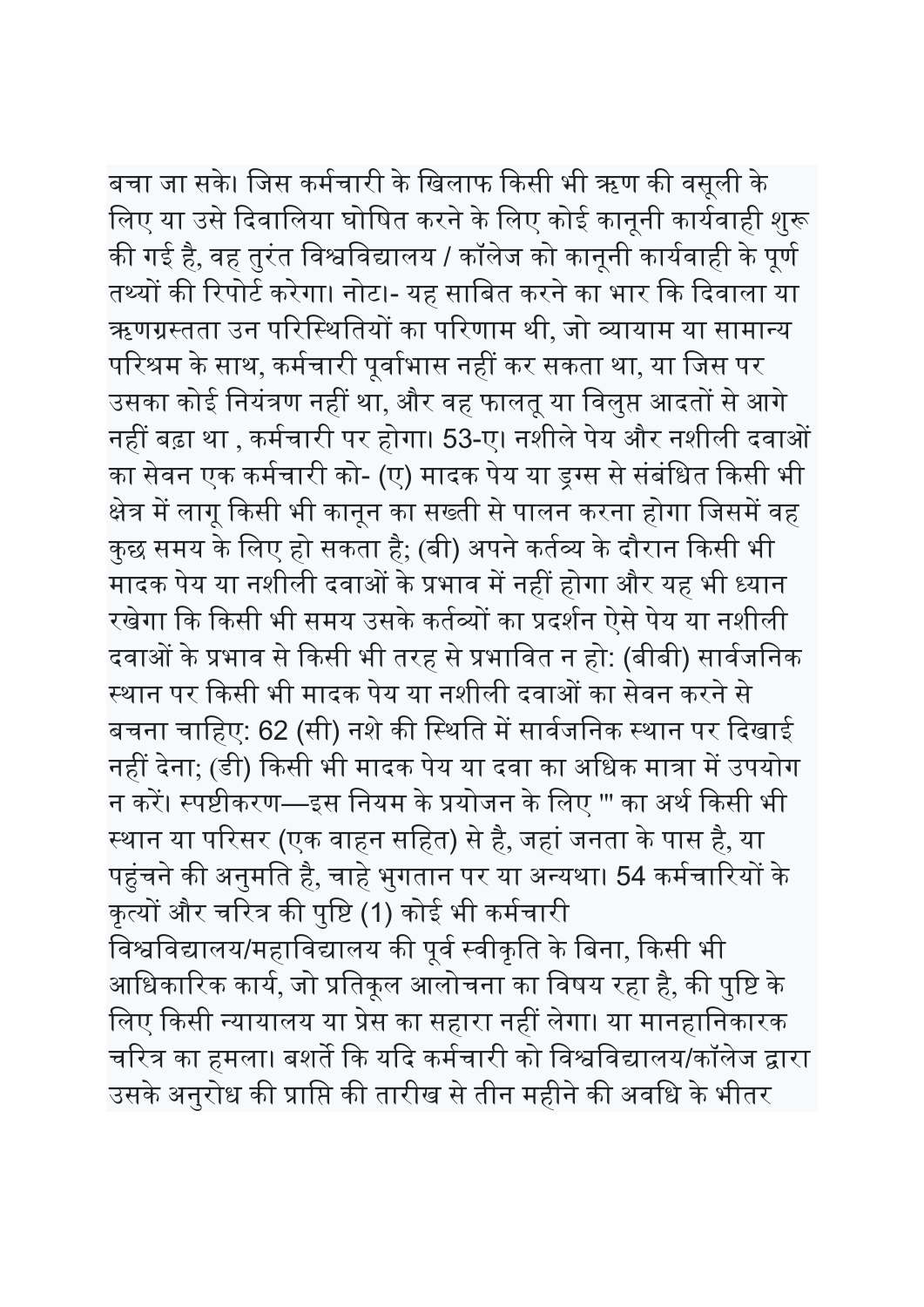ऐसी कोई मंजूरी प्राप्त नहीं होती है, तो वह यह मानने के लिए स्वतंत्र होगा कि अनुमति जैसा कि मांगा गया है, उसे प्रदान किया गया है। (2) इस नियम की कोई भी बात किसी कर्मचारी को उसके निजी चरित्र या उसके द्वारा अपनी निजी हैसियत में किए गए किसी भी कार्य को सही ठहराने से रोकने वाली नहीं समझी जाएगी और जहां उसके निजी चरित्र को सही ठहराने के लिए कोई कार्रवाई या उसके द्वारा निजी हैसियत में किया गया कोई कार्य किया जाता है, कर्मचारी ऐसी कार्रवाई के संबंध में निर्धारित प्राधिकारी को एक रिपोर्ट प्रस्तुत करेगा। 55. गैर-सरकारी या अन्य बाहरी प्रभाव का प्रचार करना। कोई भी कर्मचारी विश्वविद्यालय/महाविद्यालय के तहत अपनी सेवा से संबंधित मामलों के संबंध में अपने हितों को आगे बढ़ाने के लिए किसी भी वरिष्ठ प्राधिकारी पर कोई राजनीतिक या अन्य बाहरी प्रभाव नहीं लाएगा या लाने का प्रयास नहीं करेगा। 56. विवाह के संबंध में प्रतिबंध (1) कोई भी कर्मचारी ऐसे व्यक्ति के साथ विवाह नहीं करेगा, जिसका पति या पत्नी जीवित है; और (2) कोई भी कर्मचारी जिसका पति या पत्नी जीवित है, किसी भी व्यक्ति के साथ विवाह नहीं करेगा, या अनुबंध नहीं करेगा: बशर्ते कि कुलपति किसी कर्मचारी को ऐसे किसी भी विवाह में प्रवेश करने या अनुबंध करने की अनुमति दे सकता है, जैसा कि खंड में निर्दिष्ट है। (1) या खंड (2), यदि वह संतुष्ट है कि- 63 (ए) ऐसे कर्मचारी और विवाह के दूसरे पक्ष पर लागू व्यक्तिगत कानून के तहत ऐसा विवाह अनुमेय है; और (बी) ऐसा करने के लिए अन्य आधार हैं। (3) एक कर्मचारी जिसने भारतीय राष्ट्रीयता के अलावा किसी अन्य व्यक्ति से शादी की है या उससे शादी की है, उसे तुरंत विश्वविद्यालय / कॉलेज को इस तथ्य की सूचना देनी होगी। 56-ए. दहेज कोई भी कमᭅचारी- (i) दहेज देना या लेना या देना या लेना या देना नहीं करेगा; या (ii) दुल्हन या दूल्हे के माता-पिता या अभिभावक से प्रत्यक्ष या अप्रत्यक्ष रूप से दहेज की मांग करना, जैसा भी मामला हो।